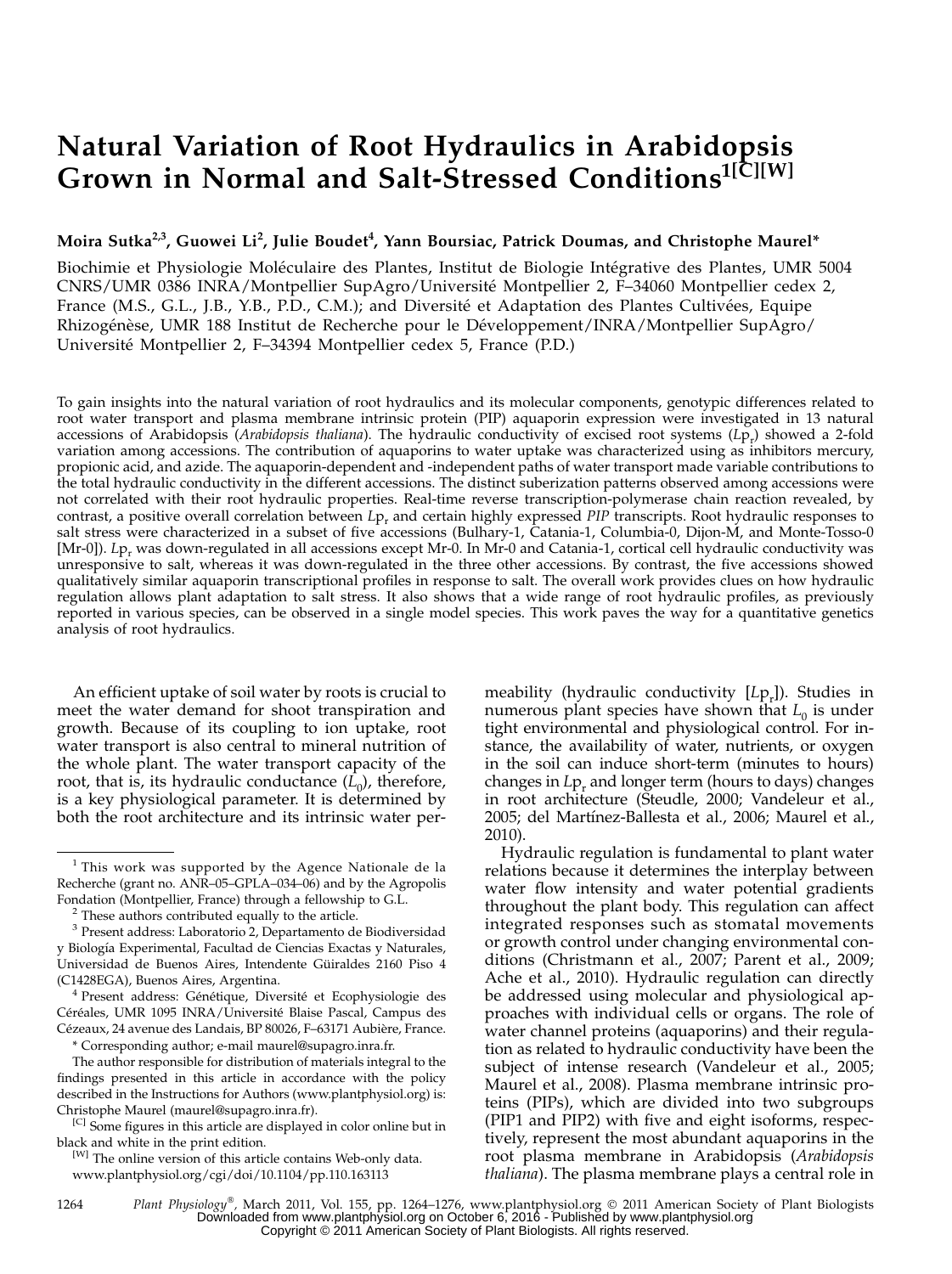controlling transcellular water transport (Steudle and Peterson, 1998). The contribution of the whole PIP1 and PIP2 subfamilies and of individual PIP1 and PIP2 isoforms to root water uptake has been established by reverse genetics approaches in tobacco (Nicotiana tabacum) and Arabidopsis (Martre et al., 2002; Siefritz et al., 2002; Javot et al., 2003; Postaire et al., 2010). In addition, transcriptional and posttranslational regulation, including stimulus-induced trafficking or gating of PIP aquaporins, have recently been described in roots under water, anoxic, and oxidative stress conditions (Vandeleur et al., 2005; del Martínez-Ballesta et al., 2006; Maurel et al., 2008). Water transport across living tissues can also involve the apoplast (Steudle and Peterson, 1998), although the molecular bases and genetic control of this path are somewhat less understood. Yet, it was recently shown that suberin deposition in specialized root cell layers (exodermis and endodermis), which may affect root water transport properties, can vary between genotypes (Baxter et al., 2009) and physiological contexts (Melchior and Steudle, 1993; Zimmermann et al., 2000; Vandeleur et al., 2009). In addition, fully differentiated xylem vessels usually provide, with respect to radial hydraulic conductance, a nonlimiting axial conductance. Yet, protoxylem vessels can be limiting for water uptake near the root tip (Steudle and Peterson, 1998; Bramley et al., 2009).

Large-scale natural genetic variation and quantitative trait locus mapping have been reported for integrated water relation parameters (Nienhuis et al., 1994; McKay et al., 2003; Poormohammad Kiani et al., 2007; Bouchabke et al., 2008; Collins et al., 2008) but, to our knowledge, not for plant tissue hydraulic properties. Information on the hydraulic properties of different tissues or organs might nevertheless be very important for plant breeding. In addition, gene discovery enabled by quantitative genetics approaches may prove in the long term more powerful than reverse genetics in identifying new molecular determinants of plant hydraulics. In fact, root water transport has so far been compared in a restricted number (three or fewer) of rice (Oryza sativa), maize (Zea mays), or grapevine (Vitis vinifera) varieties (Aroca et al., 2001; Miyamoto et al., 2001; Yu et al., 2006; Matsuo et al., 2009; Vandeleur et al., 2009). Aquaporin gene expression was also recently investigated in five Arabidopsis accessions, but independently of plant hydraulic properties (Alexandersson et al., 2010). Thus, the aim of this article was to evaluate further the potential of intraspecific natural variation for studying the hydraulic strategies of plants under normal and water stress conditions. We tried to go beyond classical, pair-wise comparisons between genetically distinct lines to perform more powerful correlation analyses. Considering that Arabidopsis represents a model angiosperm for exploring intraspecific natural variation, we investigated genotypic differences related to root water transport in a series of 13 natural accessions of this species. To support our extensive physiological characterizations, we also investigated several molecular and cellular

aspects that possibly underlie the hydraulic properties of plant roots. The overall work provides clues on how hydraulic regulation allows plant adaptation to a changing environment. It also paves the way for a quantitative genetics analysis of root hydraulics.

# RESULTS

#### Selection and Growth of Accessions

Accessions were selected without any a priori consideration of their natural habitat, including geographical distribution or precipitation levels. Rather, we maximized the genetic variation in a restricted number of isolates and chose the nested core collection of eight accessions defined by McKhann et al. (2004): Bulhary-1 (Blh-1), Burren-0 (Bur-0), Catania-1 (Ct-1), Cape Verde Islands-0 (Cvi-0), Ibel Tazekka-0 (Ita-0), St Jean Cap Ferrat (Jea), Oystese-0 (Oy-0), and Shahdara (Sha). The Antwerpen-1 (An-1), Dijon-M (Di-M), and Monte-Tosso-0 (Mr-0) accessions were also selected because of their contrasting response to water stress (Granier et al., 2006; M. Sutka and C. Maurel, unpublished observations). The Columbia-0 (Col-0) and Landsberg erecta (Ler) accessions, which are commonly used for generating recombinant inbred line populations, were also included as references in our study. Previous work has shown that the selected accessions vary in their life cycle and growth properties and, in particular, in the time of floral induction and final number of rosette leaves (McKhann et al., 2004; Granier et al., 2006; Bouchabke et al., 2008). To minimize these differences, studies were performed on 17- to 27-d-old plants; that is, at an early stage of their growth phase. Hydroponic cultures were used as a source of intact root systems, a prerequisite for characterization of root hydraulics. When grown at standard temperature and under long days (16 h), all plants achieved consistent growth rates, with mean individual dry weights (mg  $\pm$  sE) of roots  $(DW_r)$  and shoots  $(DW_s)$  varying between  $3.7 \pm 0.3$  (An-1) and  $6.4 \pm 0.9$  (Cvi-0 and Sha) and between  $16.2 \pm 0.9$  (Ita-0) and  $40.4 \pm 5.9$  (Sha), respectively (Table I). At the end of the culture, most accessions were in vegetative growth, but floral buds were observed in some others. At this stage, none of the accessions showed signs of senescence.

#### Natural Variation of Root Hydraulic Conductivity

Pressure-induced sap flow  $[J_{v}(P))$ ; Tournaire-Roux et al., 2003] was used to characterize water transport in whole roots excised from plants of all accessions. The deduced linear pressure-to-flow relationships are indicative of  $L_0$  (Table II).  $L_0$  reflects the overall water uptake capacity of the root and is contributed by both the root exchange surface and its intrinsic water transport capacity  $(Lp_r)$ . To accurately determine the latter parameter, mean root diameter and length were measured and integrated to whole root surface (Table I). Mean  $L_{\text{P}_r}$  values (Fig. 1) showed significant variation

Plant Physiol. Vol. 155, 2011 1265

Downloaded from [www.plantphysiol.org](http://www.plantphysiol.org/) on October 6, 2016 - Published by [www.plantphysiol.org](http://www.plantphysiol.org) Copyright © 2011 American Society of Plant Biologists. All rights reserved.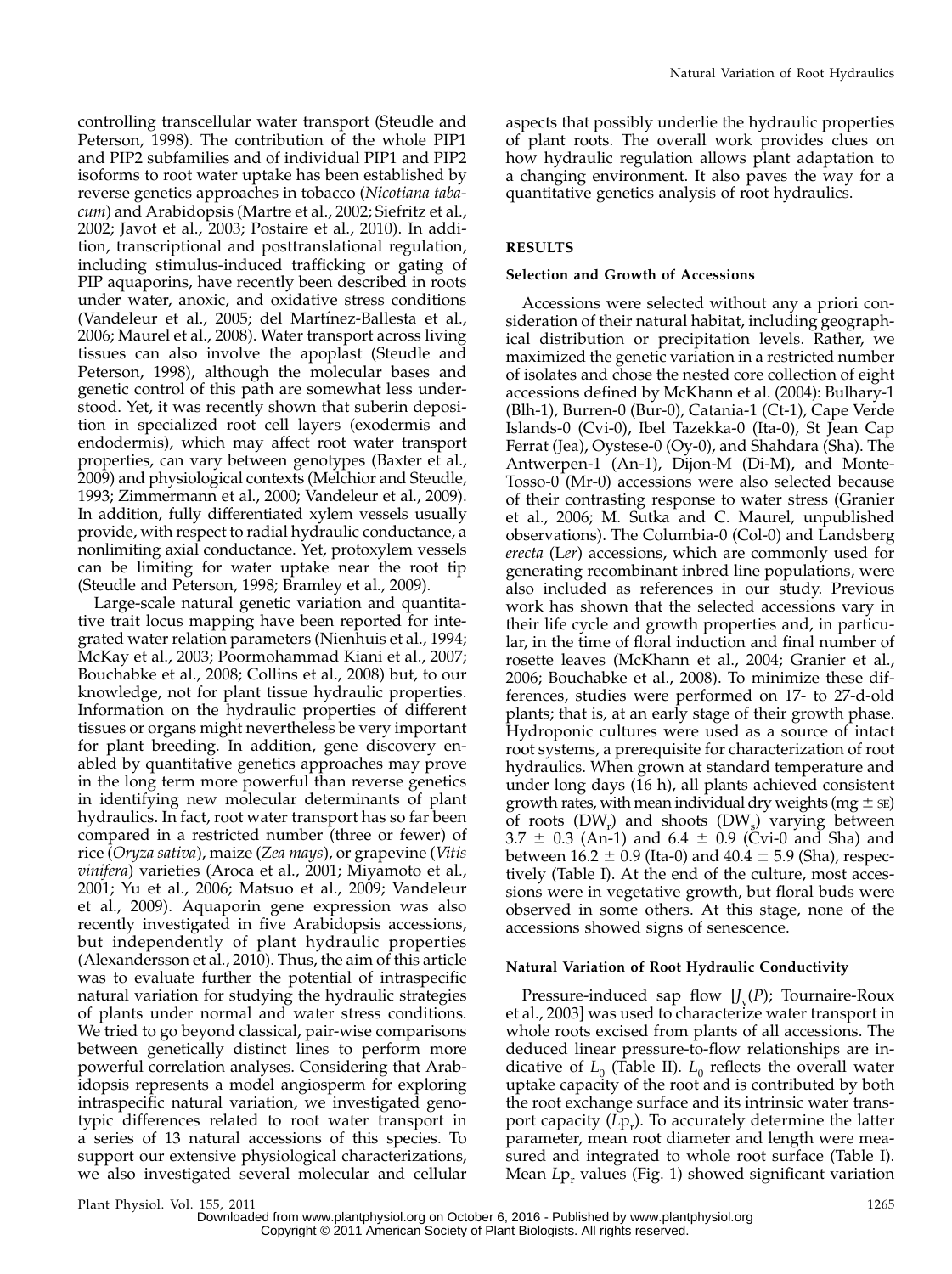#### Table I. Morphological parameters of Arabidopsis plants

Arabidopsis plants of the indicated accessions were germinated and grown in vitro for 10 d and further grown in hydroponic conditions for 11 d as described in "Materials and Methods." The mean DW<sub>s</sub> and DW<sub>r</sub> values were measured, and their ratio (DW<sub>s</sub>/DW<sub>r</sub>) was calculated from the ratio of individual plants. The morphology of roots was characterized through measurements of root diameters ( $d_i$ ; mean or median values), overall root length (L<sub>r</sub>), and surface area (S<sub>r</sub>). The mean S<sub>r</sub>/DW<sub>r</sub> ratio was determined by linear regression from a S<sub>r</sub>-to-DW<sub>r</sub> plot. The number of individual root segments ( $d_{\rm r}$ ) or plants (all parameters) used is indicated in parentheses. Plants from at least two independent cultures were used. Values shown are means  $\pm$  sE.

| Accession | $DW_{S}$                                                  | DW, | $DW_{s}/DW_{r}$    | $d_r$ (Mean)                                                                                                                                         | $d$ , (Median)                                               |                                     | S,                                             | $S_{r}$ DW <sub>r</sub> |
|-----------|-----------------------------------------------------------|-----|--------------------|------------------------------------------------------------------------------------------------------------------------------------------------------|--------------------------------------------------------------|-------------------------------------|------------------------------------------------|-------------------------|
|           | mg                                                        |     |                    | $\mu$ m                                                                                                                                              |                                                              | m                                   | $10^{-3}$ $m^{-2}$                             | $m^2 g^{-1}$            |
| $An-1$    | $24.4 \pm 1.7$ (16) $3.7 \pm 0.3$ (16) $6.9 \pm 0.4$ (16) |     |                    | $130.9 \pm 1.5$ (464) (4)                                                                                                                            | 128.8(464)(4)                                                | $4.6 \pm 0.4(4)$                    | $1.9 \pm 0.2$ (4)                              | 0.62(4)                 |
| $B$ lh-1  | $27.1 \pm 2.7$ (28) $5.1 \pm 0.5$ (28) $5.4 \pm 0.2$ (28) |     |                    | $123.7 \pm 1.5$ (503) (5)                                                                                                                            | 122.6(503)(5)                                                | $6.8 \pm 1.2$ (5)                   | $2.7 \pm 0.5$ (5)                              | 0.61(5)                 |
| Bur-0     | $37.3 \pm 3.7$ (17) $6.1 \pm 0.6$ (17) $6.2 \pm 0.3$ (17) |     |                    | $132.5 \pm 1.8$ (369) (4)                                                                                                                            | 128.3(369)(4)                                                |                                     | $5.0 \pm 1.3$ (4) $2.1 \pm 0.5$ (4) $0.50$ (4) |                         |
| $Col-0$   |                                                           |     |                    | $27.0 \pm 3.8$ (19) $5.0 \pm 0.6$ (19) $5.3 \pm 0.3$ (19) $123.3 \pm 1.4$ (469) (5)                                                                  | 117.0(469)(5)                                                |                                     | $6.8 \pm 2.0$ (5) $2.7 \pm 0.8$ (5)            | 0.66(5)                 |
| $Ct-1$    | $34.2 \pm 3.8$ (18) $4.8 \pm 0.4$ (18)                    |     | $7.1 \pm 0.4$ (18) | $129.9 \pm 1.6$ (490) (5)                                                                                                                            | 125.6(490)(5)                                                |                                     | $5.0 \pm 1.7$ (5) $2.0 \pm 0.7$ (5) $0.57$ (5) |                         |
| $Cvi-0$   | $29.9 \pm 2.8$ (15) 6.4 $\pm$ 0.6 (15) 5.0 $\pm$ 0.3 (15) |     |                    | $131.0 \pm 1.6$ (363) (4)                                                                                                                            | 130.1(363)(4)                                                |                                     | $5.5 \pm 1.4$ (4) $2.3 \pm 0.5$ (4) 0.57 (4)   |                         |
| $Di-M$    | $30.6 \pm 2.8$ (36) $4.9 \pm 0.4$ (36) $6.3 \pm 0.2$ (36) |     |                    | $133.8 \pm 1.6$ (468) (5)                                                                                                                            | $127.6(468)(5)$ 5.9 $\pm$ 2.2 (5) 2.5 $\pm$ 0.9 (5)          |                                     |                                                | 0.64(5)                 |
| $Ita-0$   | $16.2 \pm 0.9$ (23) $4.2 \pm 0.2$ (23) $3.9 \pm 0.1$ (23) |     |                    | $138.8 \pm 1.3(634)(6)$                                                                                                                              | 136.6 (634) (6) $5.6 \pm 0.4$ (6) $2.4 \pm 0.2$ (6) 0.54 (6) |                                     |                                                |                         |
| lea       | $29.8 \pm 3.1$ (16) $5.6 \pm 0.5$ (16) $5.3 \pm 0.2$ (16) |     |                    | $126.3 \pm 1.4$ (462) (4)                                                                                                                            | 121.1(462)(4)                                                |                                     | $3.8 \pm 1.1$ (4) $1.3 \pm 0.4$ (4) 0.53 (4)   |                         |
| Ler       | $30.3 \pm 3.3$ (15) $5.4 \pm 0.7$ (15) $5.9 \pm 0.2$ (15) |     |                    | $128.3 \pm 1.6$ (469) (5)                                                                                                                            | 128.0(469)(5)                                                | $4.5 \pm 0.8$ (5) $1.9 \pm 0.2$ (5) |                                                | 0.68(5)                 |
| $Mr-0$    | $20.0 \pm 1.5$ (24) $4.1 \pm 0.3$ (24) $5.0 \pm 0.2$ (24) |     |                    | $143.0 \pm 1.8$ (493) (5)                                                                                                                            | 135.3(493)(5)                                                |                                     | $7.3 \pm 2.6$ (5) $3.5 \pm 1.4$ (5) 0.53 (5)   |                         |
| $Oy-0$    | $34.1 \pm 3.7$ (14) $5.6 \pm 0.6$ (14)                    |     | $6.3 \pm 0.5$ (14) | $132.9 \pm 2.0$ (368) (4)                                                                                                                            | 126.6(368)(4)                                                |                                     | $6.7 \pm 1.8$ (4) $2.8 \pm 0.6$ (4)            | 0.63(4)                 |
| Sha       |                                                           |     |                    | $40.4 \pm 5.9$ (14) $6.4 \pm 0.9$ (14) $6.2 \pm 0.3$ (14) $131.6 \pm 1.6$ (369) (4) $128.6$ (369) (4) $6.1 \pm 1.3$ (4) $2.6 \pm 0.5$ (4) $0.65$ (4) |                                                              |                                     |                                                |                         |

between accessions, with an approximately 2-fold difference ( $P = 0.003$  and  $P = 0.012$ ) between extremes  $(Blh-1, Lp_r = 3.69 \pm 0.39 \cdot 10^{-8} \text{ m s}^{-1} \text{ MPa}^{-1}$ , on the one hand; Di-M,  $Lp_r = 7.27 \pm 1.11 \, 10^{-8} \, \text{m s}^{-1} \, \text{MPa}^{-1}$ , and Ct-1,  $Lp_r = 7.20 \pm 0.71 \, 10^{-8} \, \text{m s}^{-1} \, \text{MPa}^{-1}$ , on the other hand).

Assuming that root length instead of root surface could be limiting during water uptake, we also calculated  $L_{P_r}$  based on root length. The classification profile of the 13 accessions was barely changed, with again a 2-fold difference ( $P = 0.003$  and  $P = 0.023$ ) between the same extremes (Blh-1,  $Lp_r = 1.49 \pm 0.22$  $10^{-11}$  m<sup>2</sup> s<sup>-1</sup> MPa<sup>-1</sup>, on the one hand; Di-M,  $Lp_r =$  $3.00 \pm 0.75 \, 10^{-11} \, \text{m}^2 \, \text{s}^{-1} \, \text{MPa}^{-1}$ , and Ct-1,  $Lp_r = 2.89 \pm 0.75 \, \text{nm}$ 0.40  $10^{-11}$  m<sup>2</sup> s<sup>-1</sup> MPa<sup>-1</sup>, on the other hand).

#### Contribution of Aquaporins to Water Uptake

The contribution of aquaporins to  $L_{\mathsf{P}_r}$  was explored by means of inhibitors, which although not fully specific exhibit distinct modes of action. Mercury, a general aquaporin blocker, acts by oxidation and binding to accessible Cys residues, thereby blocking and/or collapsing the aqueous pore (Daniels et al., 1996; Hirano et al., 2010). Propionic acid and azide both induce an intracellular acidosis, by acid loading or blocking of respiration via the cytochrome pathway respiration, respectively (Tournaire-Roux et al., 2003). This, in turn, leads to  $H^+$ -dependent gating of PIPs (Tournaire-Roux et al., 2003; Törnroth-Horsefield et al., 2006; Verdoucq et al., 2008). Time courses of exposure of roots to 50  $\mu$ M HgCl<sub>2</sub>, 20 mM propionic acid, pH 6.0, or 1 mm  $\text{Na}\text{N}_3$  were characterized in individual plants. In all cases, and as described for Col-0 (Tournaire-Roux et al., 2003; Postaire et al., 2007), maximal inhibition of  $J_{\rm v}(P)$  was achieved in less than 40 min. Figure

2 shows, for the 13 accessions, the mean percentage of  $L_{\mathsf{P}_r}$  inhibition after the three treatments. Mercury reduced Lp<sub>r</sub> by 34%  $\pm$  5% (Bur-0) to 64%  $\pm$  3% (An-1). Propionic acid had a comparable effect and blocked Lp<sub>r</sub> by 30%  $\pm$  3% (Blh-1) to 67%  $\pm$  4% (Ita-0). Although different relative inhibition of  $L_{P_r}$  by the two molecules could be observed for certain accessions, their effects were significantly ( $P < 0.05$ ) correlated among accessions ( $r = 0.56$ ), supporting the idea that the two molecules targeted a common mechanism. By comparison with those two inhibitors, azide was even more effective and blocked  $L_{p_r}$  by up to 77%  $\pm$  2% (Ita-0). Also, propionic acid and azide showed very

Table II. Root water transport capacity of plants grown in standard conditions

Root hydraulic conductance  $(L_0)$  was derived from either  $J_v$  measurements at 0.32 MPa ( $n = 7$ –19) or linear  $J_v(P)$  relationships ( $n = 4$ – 14; see "Materials and Methods"). Mean values  $\pm$  se from the indicated number of plants (n), from at least three independent cultures, are shown.

| Accession | $L_{0}$                 | n  |
|-----------|-------------------------|----|
|           | $\mu L s^{-1} MPa^{-1}$ |    |
| An-1      | $0.118 \pm 0.010$       | 27 |
| Blh-1     | $0.155 \pm 0.018$       | 33 |
| Bur-0     | $0.159 \pm 0.015$       | 29 |
| $Col-0$   | $0.196 \pm 0.021$       | 27 |
| $Ct-1$    | $0.199 \pm 0.021$       | 29 |
| $Cvi-0$   | $0.151 \pm 0.015$       | 27 |
| $Di-M$    | $0.208 \pm 0.017$       | 34 |
| $Ita-0$   | $0.103 \pm 0.009$       | 16 |
| lea       | $0.126 \pm 0.011$       | 27 |
| Ler       | $0.187 \pm 0.015$       | 25 |
| $Mr-0$    | $0.111 \pm 0.013$       | 23 |
| $Oy-0$    | $0.240 \pm 0.018$       | 24 |
| Sha       | $0.237 \pm 0.023$       | 25 |
|           |                         |    |

<sup>1266</sup> Plant Physiol. Vol. 155, 2011 Downloaded from [www.plantphysiol.org](http://www.plantphysiol.org/) on October 6, 2016 - Published by [www.plantphysiol.org](http://www.plantphysiol.org) Copyright © 2011 American Society of Plant Biologists. All rights reserved.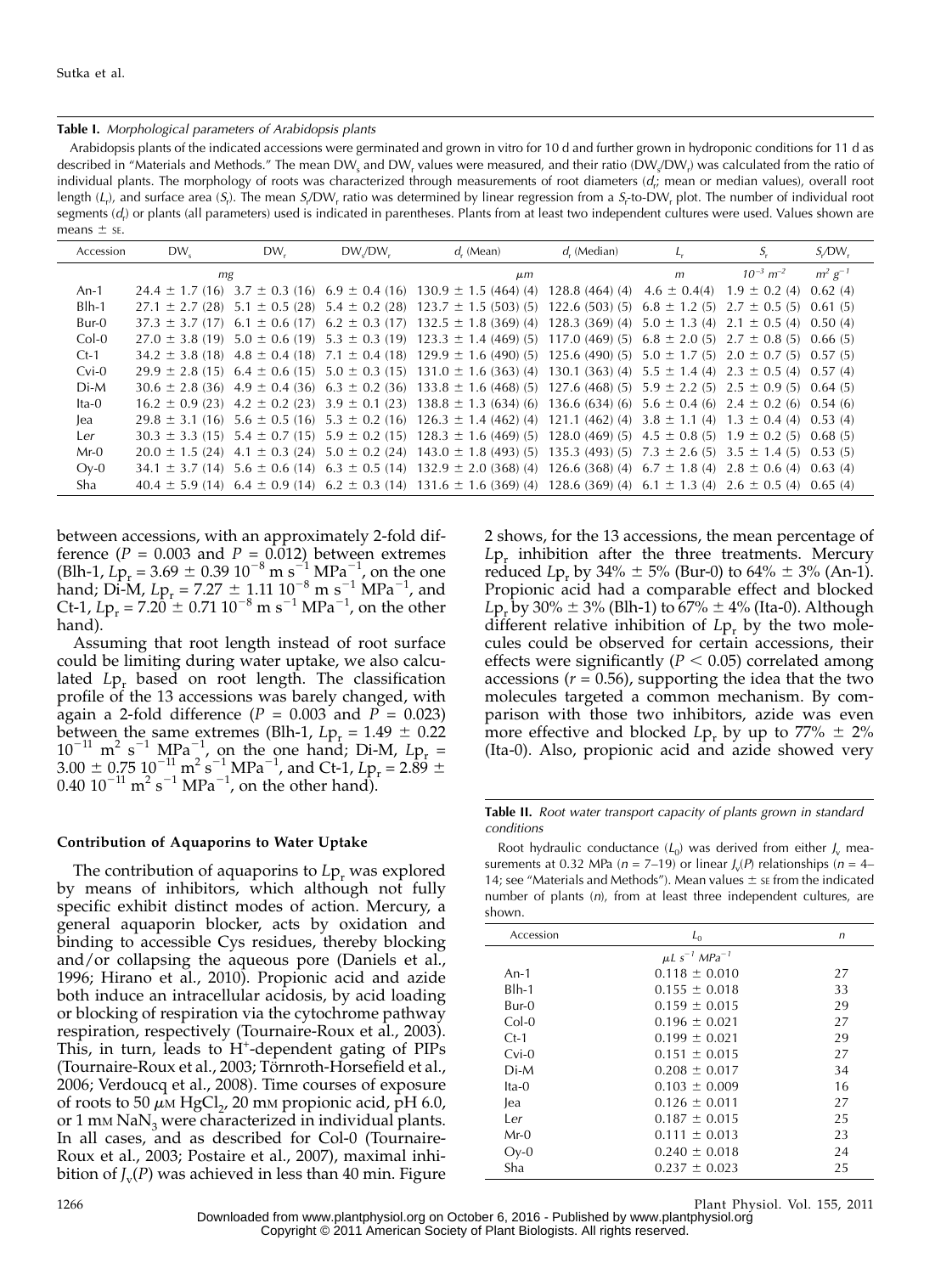

**Figure 1.** Lp<sub>r</sub> of Arabidopsis accessions grown in standard conditions.  $L_{p,r}$  of individual plants was derived from the ratio of root hydraulic conductance ( $L_0$ ) to root surface ( $S_{\rm r}$ ). Mean values  $\pm$  s $\rm \varepsilon$  of the number of plants indicated in Table I are shown. A one-way ANOVA indicated significant differences between the Lp<sub>r</sub> of Bhl-1 and those of Ct-1 ( $P =$ 0.012) and Di-M ( $P = 0.003$ ).

similar inhibition profiles among the 13 accessions (Fig. 2;  $r = 0.76$ ), in agreement with their common mode of action. Overall, the three inhibitory treatments provide converging evidence to estimate the relative contribution of aquaporins to  $L_{P_r}$ 

We noted, however, that among the 13 accessions, there was no significant correlation between  $L_{p_r}$  and its relative inhibition by any one of the three treatments (Supplemental Fig. S1). This suggests that pathways other than aquaporins can make a significant contribution to  $L_{\mathcal{P}_T}$  To evaluate the absolute contribution of the inhibitable versus residual  $L_{p,r}$  components, we examined, in each individual accession, the absolute effects of the three  $L_{p_r}$ -inhibiting treatments (Supplemental Fig. S2). Considering the  $L_{\mathsf{P}_r}$  values that were blocked by mercury, propionic acid, or azide, Bur-0 and Blh-1 had the two lowest sensitivities, whereas inhibition values for Ct-1, Di-M, Mr-0, and Sha were among the five highest with any one of the inhibitors. This criterion allows us to distinguish two subgroups of accessions with a low (Bur-0 and Blh-1) or a high (Ct-1, Di-M, Mr-0, and Sha) contribution of aquaporins to  $L_{\mathbf{P}_r}$ . Considering the residual  $L_{\mathbf{P}_r}$  value after treatment by mercury, propionic acid, or azide, Bur-0, Ct-1, Di-M, and Oy-0 were in all cases among the five highest. By contrast, other accessions, such as An-1, Ita-0, Mr-0, and to a lesser extent Blh-1, showed very low residual  $L_{P_r}$  values after exposure to each of these inhibitors. This suggests that the aquaporin-independent paths in the first (Bur-0, Ct-1, Di-M, and Oy-0) and second (An-1, Blh-1, Ita-0, and Mr-0) subgroups are larger (more conductive) and smaller (tight), respectively. Overall, our analysis points to marked differences between accessions in both the aquaporindependent and -independent paths. As these differences can be independently observed among accessions, the work reveals a large natural variation in hydraulic profiles in the Arabidopsis root.

#### Principal Component Analysis of Plant Hydraulics

To have a more global view of the hydraulic strategies developed by various accessions, we performed a principal component analysis (PCA) of the morphological (Table I),  $L_0$  (Table II),  $L_{\rm p}$  (Fig. 1), and aquaporin inhibition (Fig. 2) data gathered in the 13 selected accessions. Figure 3A shows the correlation circle generated by the first two principal components. The first principal component (PC1), which can account for approximately 44% of the total variation in the data set, is contributed positively by plant growth characteristics  $(DW_{s}, DW_{r})$  and negatively by aquaporin-dependent hydraulic conductivity, the relative inhibition by the three aquaporin inhibitors showing a clear clustering. The second principal component (PC2; approximately 29% of total variation) is contributed by overall root hydraulic parameters,  $L_{p_r}$  and  $L_{0}$ , and the shoot-to-root ratio  $(DW_s/DW_r)$ . Such clustering is consistent, as a high  $DW_s/DW_r$  induces a high demand on root hydraulics.

Projection of the 13 accessions on the first factorial (PC1/PC2) plane (Fig. 3B) resulted in a large scattering, confirming the variety of their hydraulic strategies. Yet, this and the analyses above allow identifying accessions with marked differences. Blh-1, which has the lowest  $L_{P_r}$  and a tight aquaporin-independent path, clusters with Bur-0, which also exhibits a relatively low  $L_{p_r}$  associated with a more conductive



Figure 2. Relative inhibition of  $L_{P_r}$  by aquaporin-inhibiting treatments. Roots excised from plants grown in standard conditions were inserted in a pressure chamber, and  $J_v(P)$  was measured before and after treatment with 50  $\mu$ M HgCl<sub>2</sub> (Mercury), 20 mM propionic acid, pH 6.0 (Propionic acid), or 1 mm  $\text{NaN}_3$  (Azide). For each treatment, the mean relative inhibition  $\pm$  se of Lp<sub>r</sub> was deduced from kinetic measurements on five to seven plants from at least two independent cultures.

Plant Physiol. Vol. 155, 2011 1267 Downloaded from [www.plantphysiol.org](http://www.plantphysiol.org/) on October 6, 2016 - Published by [www.plantphysiol.org](http://www.plantphysiol.org) Copyright © 2011 American Society of Plant Biologists. All rights reserved.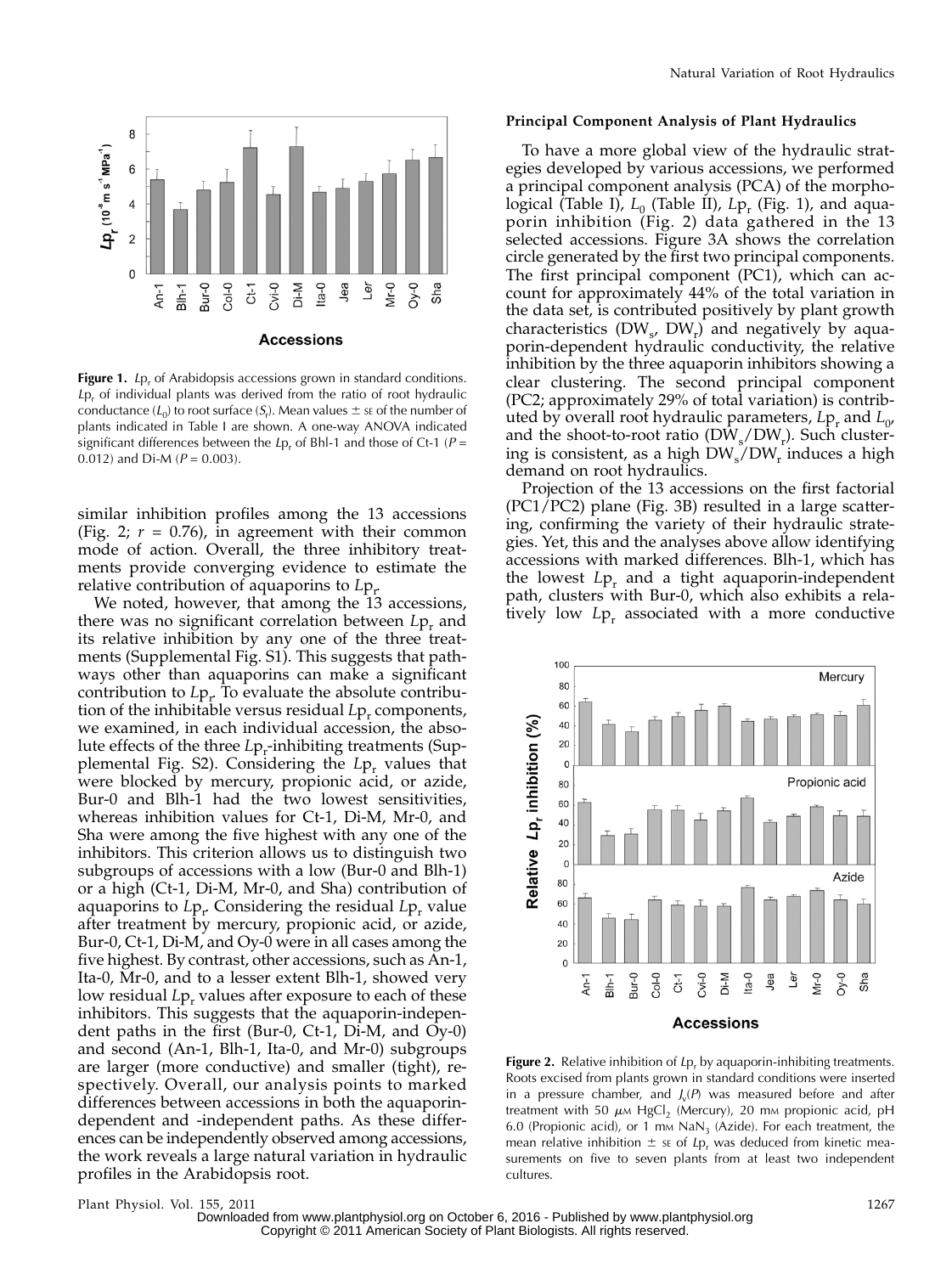

Figure 3. PCA of root hydraulics and of root and shoot growth in 13 Arabidopsis accessions. A, Plot of the first PCA plane on a correlation circle. The first (PC1) and second (PC2) axes contribute to 43.7% and 28.8% of the total variation, respectively. The measured parameters are named according to Table I and Table II except for the percentage of Lp. inhibition by mercury, propionic acid, and azide, which are referred to as M., P.a., and Az., respectively. B, Repartition of accessions on the first PCA plane.

aquaporin-independent path. By contrast, Mr-0 and An-1 have a higher  $L_{\mathcal{P}_r}$  but a tighter aquaporin-independent path. Ct-1 and Di-M show an even higher  $L{\rm p_{r^{\prime}}}$ due to a high conductance of both of the aquaporindependent and -independent paths.

#### Aquaporin Expression Profiles

To explore further the natural variation of aquaporin function in the Arabidopsis root, we investigated the abundance of aquaporin transcripts using quantitative real-time reverse transcription (Q-RT)-PCR. Expression of the 13 individual PIP genes was probed in the 13 selected accessions and was normalized to expression of the same gene in Col-0. The resulting gene profiles are shown in Figure 4 and Supplemental Figure S3. The plant genotype had a significant effect  $(P < 0.01)$  on transcript abundance of all PIP genes except PIP1;3 and PIP2;1. Overall, we found a few (five) genes including PIP1;3 with a low relative variation of transcript abundance ( $\sigma_{RE}$ ; less than 0.3). Two of these (PIP1;2,  $\sigma_{RE} = 0.20$ ; PIP2;2,  $\sigma_{RE} = 0.20$ ) are among the most highly expressed isoforms in Col-0 roots (Alexandersson et al., 2005; Boursiac et al., 2005). By contrast, the expression profile of PIP2;1 was remarkable, as its transcript abundance in Col-0 was 4- to 19-fold higher than in any of the 12 other accessions

(Fig. 4). Also, expression of PIP1;4, PIP2;6, PIP2;7, and PIP2;8 was very low in some accessions (Fig. 4; Supplemental Fig. S3).

To explore the idea that variation in  $L_{\mathcal{P}_r}$  among accessions could be the result of allelic variation in PIP expression levels, we investigated possible covariation between  $L_{P_r}$  and PIP transcript abundance. PCA revealed a rough positive correlation between  $L_{P_r}$  and certain highly expressed PIP genes, such as PIP1;2 and PIP2;2 (Fig. 5A). We failed, however, to reveal any significant positive correlation between  $L_{p_r}$  and the abundance of single PIP transcripts (Supplemental Table S1). The PCA also pointed to a marked negative correlation between  $L_{\mathcal{P}_r}$  and the transcript abundance of PIP2;6 and PIP2;8 (Fig. 5A; Supplemental Table S1). Indeed, a negative linear correlation between PIP2;8 transcript abundance and  $L_{p_r}$  could be resolved ( $r =$  $-0.59$ ;  $P = 0.034$ ). A similar tendency was observed for PIP2;6 ( $r = -0.43$ ; P = 0.14), the best correlation being obtained between the mean abundance of PIP2;6 and PIP2;8 transcripts and  $L_{\text{P}_{\text{r}}}$  ( $r = -0.60; P = 0.030;$ Fig. 5B).

#### Root Anatomy

Root anatomy was also explored as a major determinant of the water transport properties of the whole organ and of the aquaporin-independent path in particular. To investigate this in detail, we worked on a subset of accessions identified via the PCA (Fig. 3) and selected because of their contrasting root hydraulic properties. Ct-1 and Di-M, on the one hand, and Blh-1, on the other hand, represent accessions with the highest and lowest  $L_{p_r}$  values, respectively. We also selected Mr-0 as an accession with intermediate  $L_{p_{r}}$ values but an apparently tight aquaporin-independent path. Col-0, which has been extensively characterized, both anatomically and physiologically, was taken as a reference accession.

The radial cellular organization and presence of apoplastic barriers were investigated in cross-sections of mature roots taken at 3 to 20 mm from the tip. All root sections exhibited at least two xylem vessels with a diameter greater than  $7 \mu m$ , and no significant difference in vascular tissue morphology was observed between accessions. Suberin deposition (Casparian strips) was observed after Sudan IV staining in the endodermis cell walls of all five accessions (Fig. 6A). These deposits were the most prominent in Blh-1 and least prominent in Ct-1 and Mr-0. By contrast, roots of the latter two accessions showed pronounced neutral lipid deposition in the outermost cell walls of their roots. Suberized periderms have been described in Arabidopsis roots with a secondary structure (Höfer et al., 2008) and provide an additional barrier for water and/or ion movements. We noted that the distinct suberization patterns among accessions are not correlated with their root hydraulic profiles and, in particular, with the tightness of the aquaporin-independent path.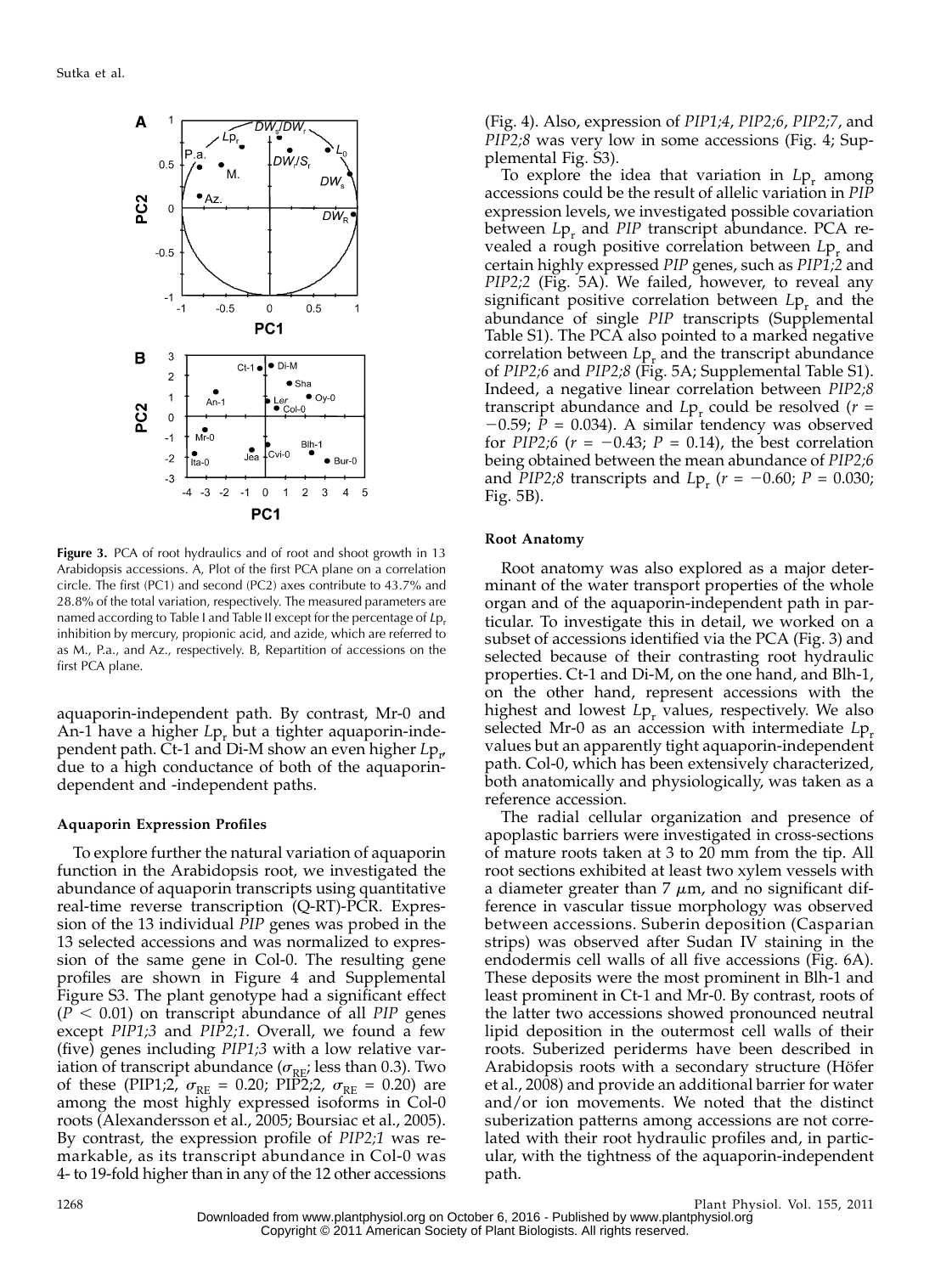

Within each accession, and in relation to the root diameter, we also observed a significant variation in the number of endodermal and cortical cell files, which varied between eight and 12 and between seven and 12, respectively (Fig. 6). In addition, and at variance with the canonical root structure described in most root developmental studies, the addition of a second cortical cell layer, previously described as middle cortex (Baum et al., 2002; Paquette and Benfey, 2005), was observed in some root sections. Because additional cortical cells derive from periclinal division

of individual endodermal cells, the new layer may not be complete. Overall, the formation of a middle cortex could be observed in all accessions but was the most pronounced in Ct-1 and Mr-0 and the least pronounced in Col-0. Therefore, it was not linked to any specific root hydraulic profile.

# Response of Organ and Cell Hydraulic Conductivity to Salt Stress

Differences in root anatomy and/or hydraulic profiles suggested that it could be interesting to investigate the responses of Arabidopsis accessions to water and/or ionic stress. Salinity, which combines these two types of stresses, exerts marked effects on Arabidopsis root water transport. For instance, exposure for 3 to 4 h of Col-0 roots to 100  $\mu$ M NaCl reduces their Lp<sub>r</sub> by 63%  $\pm$  3% (Boursiac et al., 2005). The effects of the same treatment were investigated in the four other accessions of the selected subset. In all cases,  $L_{p_r}$  was deduced from accurate  $J_{\rm v}(P)$  relationships, the consistency of salt effects being checked from a shift of the balancing pressure  $P_0$  to more positive values (Boursiac et al., 2005). Consistent with the response observed in Col-0, the  $L_{P_r}$  of Blh-1, Ct-1, and Di-M was reduced by a 100 mM NaCl treatment, but with distinct ampli-

Figure 4. Relative transcript abundance of four representative PIP genes in 13 accessions. Transcript abundance of the indicated PIP genes was measured by Q-RT-PCR as described in "Materials and Methods" and was normalized to expression of the same gene in Col-0. The figure shows four representative PIP genes with either low  $\sigma_{RE}$  (PIP1;3,  $\sigma_{RE} = 0.19$ ; PIP2;2,  $\sigma_{RE} = 0.20$ ) or with a very high (PIP2;1) or very low (PIP2;6;  $\sigma_{RF}$  = 0.61) expression in a few accessions. Data from two independent biological experiments (plant cultures), each with duplicate PCRs, are shown. Note that PCR efficiency was checked for each PIP gene amplification and in each accession. Although the PIP primers were designed in Col-0, the high abundance of the PIP2;1 transcripts in this accession cannot be explained by a sequence mismatch between Col-0 and the other accessions.

tudes, to (in percentage of control value)  $63\% \pm 17\%$  $(n = 10)$  in Ct-1 and 30%  $\pm$  13%  $(n = 7)$  in Di-M (Fig. 7). In strong contrast, the  $L_{\mathcal{P}_r}$  of Mr-0 did not show any significant variation in response to salt (169%  $\pm$  25%;  $n = 11$ ; Fig. 7).

Cell responses to salinity were investigated by pressure probe measurements in the root cortex. Although cortical cells are amenable to this technique under control or aquaporin-inhibiting conditions (Javot et al., 2003; Tournaire-Roux et al., 2003; Boursiac et al., 2008), our investigation proved very challenging, as the 100 mM NaCl treatment induced a calculated drop in stationary turgor  $(P_e)$  of approximately 0.5 MPa, thereby precluding any stable cell measurement. We found, however, that after 4 h of salt exposure, cortical cells were punctually able to restore  $\tilde{P}_e$  to values of approximately 0.2 MPa. Primary cell water relation parameters  $(P_{e}$ , half-time of hydrostatic relaxation, and volumetric elastic modulus) could then be acquired, under standard or salt stress conditions, in the root cortex of the five selected accessions (Supplemental Table S2). The deduced cell hydraulic conductivity  $(Lp_{cell})$  values are shown in Figure 8. In standard conditions, and irrespective of their mean  $L_{P_r}$  values, the five accessions exhibited similar  $L_{\text{Pcell}}$  in the range of 1 to 1.4  $10^{-6}$  m s<sup>-1</sup> MPa<sup>-1</sup>. Consistent with the salt-induced down-regulation of  $L{\rm p}_{r'}$  Blh-1, Col-0, and Di-M showed a significant reduction in  $L_{\text{Peell}}$  to (in percentage of control values) 70%  $\pm$  9% (n = 21; P = 0.04),  $79\% \pm 8\%$  ( $n = 20$ ;  $P = 0.04$ ), and  $73\% \pm 7\%$  ( $n =$ 21;  $P = 0.01$ ), respectively. By contrast, Ct-1 and Mr-0 showed no significant variation of  $L_{\text{Pcell}}$  in response to salt (Ct-1, 136%  $\pm$  17% [n = 14]; Mr-0, 116%  $\pm$  16% [n = 17]). The lack of  $Lp_{cell}$  inhibition in these two accessions may be related to the moderate inhibition and lack of salt-induced inhibition of  $L_{\rm P_r}$  in Ct-1 and Mr-0, respectively. The overall data show contrasting strat-

Plant Physiol. Vol. 155, 2011 1269 Downloaded from [www.plantphysiol.org](http://www.plantphysiol.org/) on October 6, 2016 - Published by [www.plantphysiol.org](http://www.plantphysiol.org) Copyright © 2011 American Society of Plant Biologists. All rights reserved.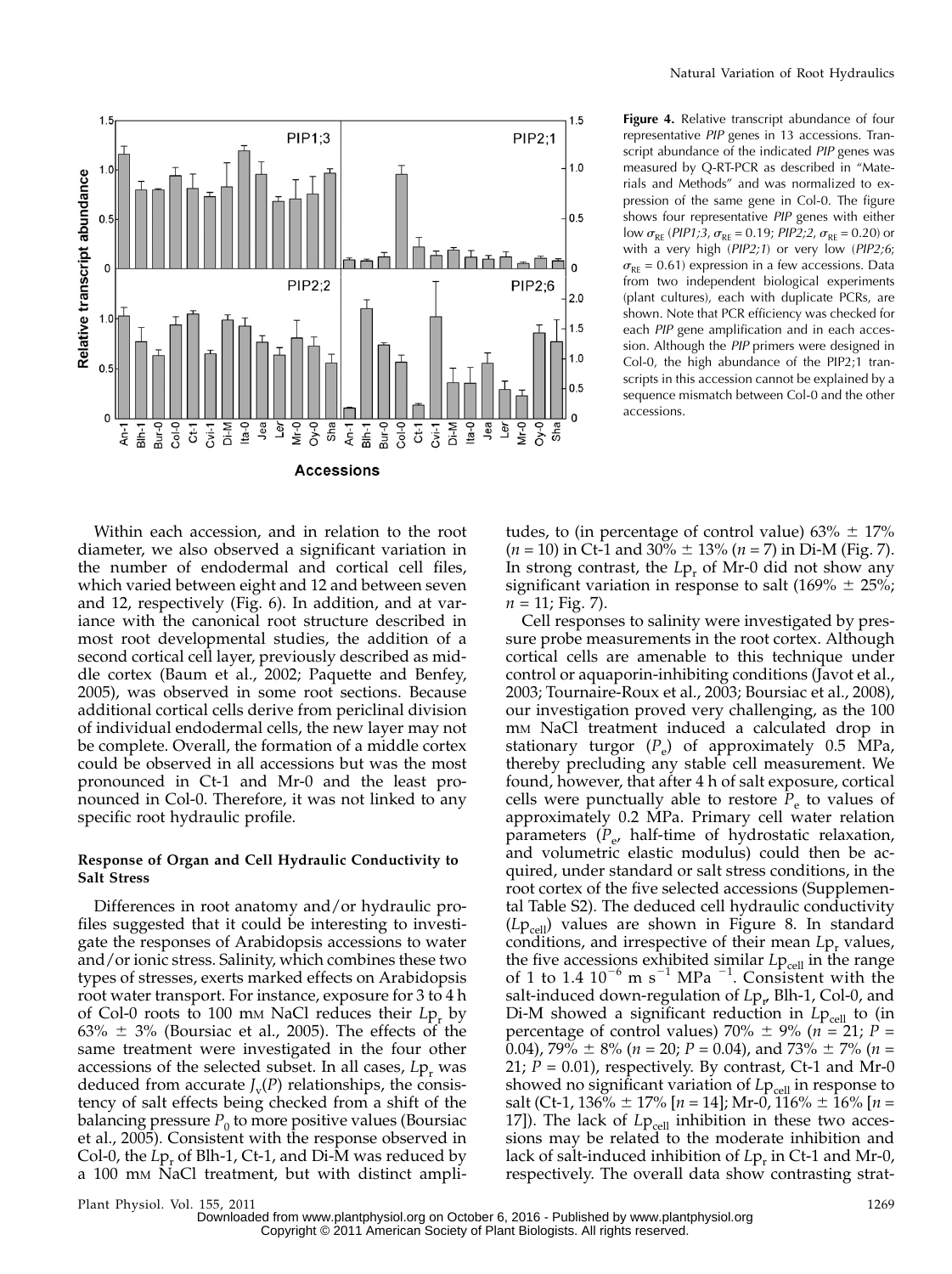

Figure 5. Genetic covariation of  $L_{P_r}$  and PIP transcript abundance. A, PCA of  $L_{P_r}$  and *PIP* transcript abundance in roots of 13 Arabidopsis accessions. The figure shows the plot of the first PCA plane on a correlation circle. The relative contributions (in percentage) to the total variation of the first (PC1) and second (PC2) axes are indicated in parentheses. The data used are those shown in Figure 1 (Lp<sub>r</sub>) and Figure 4 and Supplemental Figure S3 (PIP transcript abundance). B, Negative linear correlation between  $L_p$ , and the transcript abundance of  $PIP2;6$ and  $PIP2;8$ . The figure shows a plot of mean  $Lp<sub>r</sub>$  against the mean summed transcript abundance (TA) of PIP2;6 and PIP2;8 in each of 13 accessions. The linear regression line is TA =  $a \times Lp_r + b$ , with  $a =$ 2.40  $\pm$  0.57 and  $b = -0.25 \pm 0.1$ . The derived Pearson correlation factor is  $R_{Pearson} = -0.60$ , with  $SD = 0.38$  and  $P = 0.030$ . [See online article for color version of this figure.]

egies among accessions for root water transport regulation in response to salt stress, both at the cell and whole organ levels.

#### Aquaporin Regulation under Salt Stress

Previous studies in Col-0 have shown that the mid- to long-term (greater than 2 h) inhibition of  $L_{p_r}$  by salt is accompanied by a reduced abundance of the most highly expressed *PIP* and *TIP* transcripts (Martinez-Ballesta et al., 2003; Boursiac et al., 2005). To compare such transcriptional regulation to the varying  $L_{\mathsf{P}_r}$ responses in the five selected accessions, we measured in parallel the transcript abundance of all 13 PIP genes

and of four abundantly expressed TIP genes (TIP1;1, TIP1;2, TIP2;2, TIP2;3). Transcripts for the TIP and the most highly expressed PIP (PIP1;1, PIP1;2, PIP2;1, PIP2;2) genes showed, for the five investigated accessions, reduced or punctually stable abundance after a 4-h treatment of roots by 100 mM NaCl (Fig. 9). A slight salt-induced accumulation of other transcripts (PIP1;4, PIP2;5, PIP2;6) was also observed in most accessions, consistent with previous transcriptional analyses of drought-stressed plants (Alexandersson et al., 2005, 2010). Although Blh-1 showed a tendency to lower inhibition and higher stimulation, the five accessions showed qualitatively similar transcriptional profiles in response to salt (Fig. 9). More specifically, all transcripts showed similar salt-induced variation profiles within the five accessions, except the PIP1;1 and PIP2;2 transcripts, the abundance of which was significantly more reduced in Mr-0 than in Blh-1 ( $PIP1;1$ ,  $P = 0.01;$  $PIP2;2, P = 0.046$ .

#### DISCUSSION

#### A Diversity of Hydraulic Profiles in the Arabidopsis Root

Although considerable variation in root hydraulics has been long identified among plant species (Steudle and Peterson, 1998; Rieger and Litvin, 1999; Bramley et al., 2009), the genetic bases of this trait have only been addressed by reverse genetics (Martre et al., 2002; Siefritz et al., 2002; Javot et al., 2003; Postaire et al., 2010) or by comparison of a restricted number (two or three) of plant cultivars (Aroca et al., 2001; Miyamoto et al., 2001; Yu et al., 2006; Matsuo et al., 2009; Vandeleur et al., 2009). Here, we have applied stateof-the-art molecular and biophysical techniques to a broader set of Arabidopsis accessions to gain further insights into the natural variation of root hydraulics and of its molecular components. By describing a substantial (2-fold) genetic variation of  $L_{p_{r}}$  we first established that root hydraulic properties are far from uniform in this species. The calculation of  $L_{p_r}$  from  $L_{0r}$ however, relies on assumptions regarding the factor limiting water uptake. In this work,  $L_{P_r}$  was referenced to the whole root surface, assuming that outer cell layers consistently reflected the hydraulic properties of all segments of the root system. We also checked that when  $L_{P_r}$  was referenced to root length or root tip numbers (data not shown), a similar 2-fold difference among accessions was observed, with Blh-1 and Di-M always exhibiting the two extreme values.

To get a further insight into these  $L_{\mathcal{P}_r}$  variations, the contribution of aquaporins was explored using converging effects of three inhibitors with distinct modes of action. Our data indicate that the absolute contribution of both the aquaporin-dependent and -independent paths showed significant and independent variation. Thus, a large variety of hydraulic profiles could be observed that parallels those previously uncovered between species (Steudle and Peterson,

<sup>1270</sup> Plant Physiol. Vol. 155, 2011 Downloaded from [www.plantphysiol.org](http://www.plantphysiol.org/) on October 6, 2016 - Published by [www.plantphysiol.org](http://www.plantphysiol.org) Copyright © 2011 American Society of Plant Biologists. All rights reserved.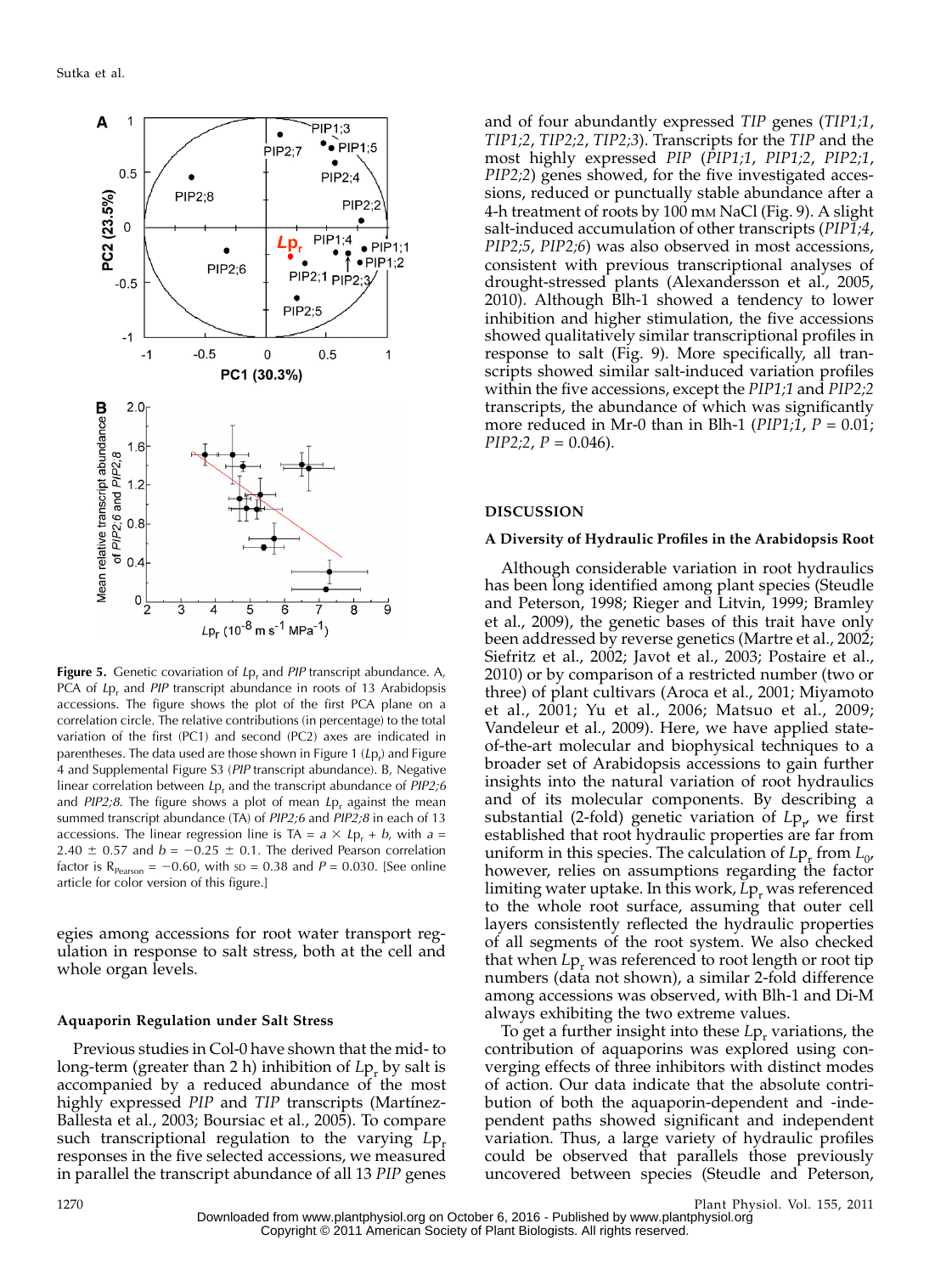

Figure 6. Transverse root anatomy of five selected accessions. A, Sudan IV-stained cross-sections taken at 3 to 8 mm behind the root tip. Redstained suberin can be observed in the cell walls of endodermal cells. Arrowheads show marked lipid deposition in the outermost cell walls of Ct-1 and Mr-0. B, Toluidine blue-stained crosssections taken at 15 to 20 mm behind the root tip. The sections show the presence of a partial or full second layer of cortical cells. Note that Blh-1 can show root segments with a single-layer (A) or a full double-layer (B) root cortex. None of the other accessions shows a full double-layer cortex. Bars = 50  $\mu$ m.

1998; Rieger and Litvin, 1999; Bramley et al., 2009). As examples, Blh-1 exhibited the lowest  $L_{p,r}$  while Bur-0 had a slightly higher  $L_{\mathcal{P}_r}$  due to a more conductive aquaporin-independent path. Col-0 and Mr-0 exhibited intermediate  $L_{p_r}$  values, with a tighter aquaporinindependent path in the latter accession. Ct-1 and Di-M showed an even higher  $L_{\mathcal{P}_r}$  due to a high conductance of both of the aquaporin-dependent and -independent paths (Figures 1 and 2; Supplemental Fig. S2).

#### Molecular and Cellular Bases of Root Water Transport

The natural variation of root hydraulics may first be accounted for by variations in tissue organization and/or cell wall structure. For instance, suberization of apoplastic barriers has classically been associated with root maturation and reduced water uptake capacity (Melchior and Steudle, 1993; Zimmermann and Steudle, 1998). Although Arabidopsis accessions showed significant variation in their root anatomy, we did not observe any clear link between root suberization and the hydraulic conductivity of the aquaporin-independent path. Similarly, a lack of correlation between endodermis and exodermis suberization and  $L_{\mathsf{P}_r}$  was already pointed out by Rieger and Litvin (1999) when comparing five species with marked differences in root anatomy. Our study also did not reveal any marked difference in vascular tissue morphology between Arabidopsis accessions. This does not exclude, however, that xylem vessels marginally contribute to the root hydraulic resistance, in the apical parts in particular. Overall, a comprehensive understanding of Arabidopsis root hydraulic architecture integrating anatomical and morphological parameters, as was attempted in species with larger roots (Bramley et al., 2009), is still needed.

Aquaporins represent an obvious potential molecular determinant of root hydraulics. Numerous studies have explored the variations of  $L_{p_r}$  and aquaporin expression within a unique plant genotype but under changing physiological conditions (Henzler et al., 1999; Boursiac et al., 2005; Mahdieh et al., 2008). The observed covariations have emphasized the role of aquaporin transcription in the long-term control of root hydraulics under stress conditions. This conclusion has been confirmed by a few recent studies where aquaporin expression was compared in a pair of rice and a pair of grapevine cultivars (Yu et al., 2006; Vandeleur et al., 2009). Here, we have explored the genetic variation of PIP gene expression and its relationship to  $L_{p_r}$  in a larger set of accessions. We specifically wondered whether allelic variations in transcript abundance of a single PIP may be robust determinants of  $L_{\mathcal{P}_r}$  or, more generally, whether distinct expression profiles might identify haplotypic groups linked to specific root hydraulic architectures.

In line with previous work by Alexandersson et al. (2010) and with public gene expression (Affymetrix) data (http://www.bar.utoronto.ca/efp/cgi-bin/efpWeb. cgi), our work indicates a significant natural variation in PIP transcript abundance. Although  $L_{\mathcal{P}_r}$  or its relative sensitivity to aquaporin blockers was in gen-



**Figure 7.** Effects of a salt treatment on  $L_p$ . Plants from the indicated accossions were oither maintained in standard by droponic conditions accessions were either maintained in standard hydroponic conditions or exposed for 4 h to a standard hydroponic nutrient solution supplemented with 100 mm NaCl, and  $L_{p_r}$  was measured, in the absence (Control) or in the presence of salt (NaCl), as described in "Materials and Methods." Mean values  $\pm$  se from the indicated number of plants (in parentheses) and at least three independent plant cultures are shown. Asterisks indicate  $L_{p_r}$  in salt-treated plants that are significantly different from values in control conditions (\*  $P < 0.05$ , \*\*  $P < 0.01$ , \*\*\*  $P < 0.001$ ).

Plant Physiol. Vol. 155, 2011 1271 Downloaded from [www.plantphysiol.org](http://www.plantphysiol.org/) on October 6, 2016 - Published by [www.plantphysiol.org](http://www.plantphysiol.org) Copyright © 2011 American Society of Plant Biologists. All rights reserved.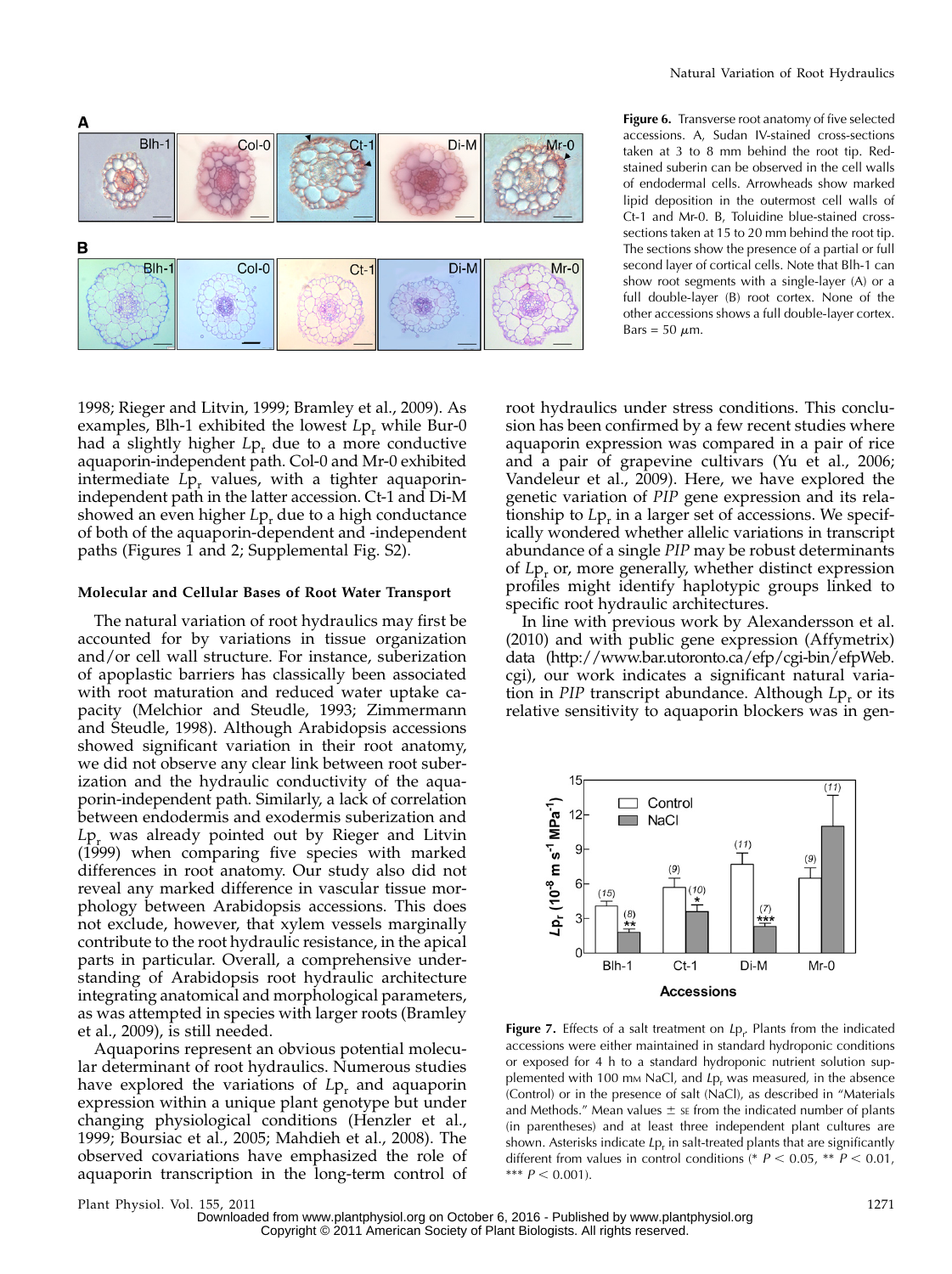

Figure 8. Effects of a salt treatment on  $L_{\text{Pcell}}$ . Plants from the indicated accessions were either grown in standard conditions or exposed for 4 h to a standard nutrient solution supplemented with 100 mm NaCl, as described in the legend to Figure 7. The excised root segment to be punctured was transferred into a cell pressure probe solution, either standard or complemented with 100 NaCl, for 10 to 40 min prior to measurement of  $Lp_{cell}$  in the root cortex. Mean values  $\pm$  se from 16 cells (Control) and 14 cells (NaCl) and two to four independent plant cultures are shown. Asterisks indicate  $L_{\text{Pcell}}$  in salt-treated roots that are significantly different ( $P < 0.05$ ) from values in control conditions.

eral correlated with the overall PIP transcript abundance (Fig. 5A), no positive correlation with a specific isoform could be resolved (Supplemental Table S1). Thus, the statement that many quantitative trait loci can be explained by differences in gene transcription level rather than by changes in protein sequence or function (Collins et al., 2008) may not so simply apply to aquaporins, as these proteins are subjected to multiple posttranslational regulations (Chaumont et al., 2005; Maurel et al., 2008). Alternatively, more precise analyses in less varied genetic backgrounds may be required to uncover a positive link between  $L_{p_r}$  and the expression level of specific aquaporin genes. For instance, a tentative association between the plant water status (relative water content) and the expression of tonoplast aquaporins has been observed in two parental lines and four derived recombinant inbred

lines of sunflower (Helianthus annuus; Poormohammad Kiani et al., 2007).

Surprisingly, our data revealed a negative correlation between the transcript abundance of PIP2;6 and  $PIP2;8$ , on the one hand, and  $Lp<sub>r</sub>$  or its inhibitable component, on the other hand. This correlation is weak and will have to be confirmed on a larger set of data. It may be the result of fortuitous genetic linkage between the two types of characters or the effects of dominating pleiotropic factors acting on both of these. Yet, such a negative correlation may also reflect a true physiological covariation. A PIP2;6 promoter-GUS transgene showed the expression of PIP2;6 to be weak in roots and much stronger in flowers and in the vascular tissues of petioles and leaves (Alexandersson et al., 2010). This pattern suggests that cross-talk and a compensation between the hydraulics of roots  $(L_{P_r})$ and shoots (PIP2;6 mRNA abundance) may contribute to optimal delivery of water into leaf tissues. By contrast to most other PIP genes that are down-regulated under water stress, PIP2;6 shows a drought-insensitive and salt-induced transcription (Alexandersson et al., 2005, 2010; Fig. 9). Here again, enhanced expression of PIP2;6 in roots and shoots may provide a mechanism for compensating for reduced soil water uptake under water-limiting conditions. Expression of PIP2;8 is low in roots and leaves, somewhat higher in flowers (Jang et al., 2004; Alexandersson et al., 2005; Boursiac et al., 2005), dependent on light or abiotic stresses (Jang et al., 2004; Postaire et al., 2010), and was already shown to be highly variable among five accessions (Alexandersson et al., 2010). The lack of cell-specific expression data for PIP2;8, however, precludes further speculation on its function.

#### Diversity of Salt Stress Responses

To explore further the genotypic variation of the Arabidopsis accessions, we characterized them under salt stress conditions and identified quantitative and, most importantly, qualitative differences in their salt-



Figure 9. Effects of a salt treatment on aquaporin gene expression. The transcript abundance of the indicated genes was measured in roots from plants grown in standard conditions or exposed for 4 h to a 100 mm NaCl treatment. For the five accessions of interest, the aquaporin transcript abundance in salt-treated roots was plotted as the (fold) expression relative to standard conditions. Mean values  $\pm$  se from three independent experiments (plant cultures), each with duplicate PCRs, are shown. Transcript abundances showed similar salt-induced variations within the five accessions, except for PIP1;1 and PIP2;2, where they were more reduced in Mr-0 than in Blh-1 ( $PIP1;1$ ,  $P = 0.01; PIP2;2$ ,  $P = 0.046$  [asterisks]).

1272 Plant Physiol. Vol. 155, 2011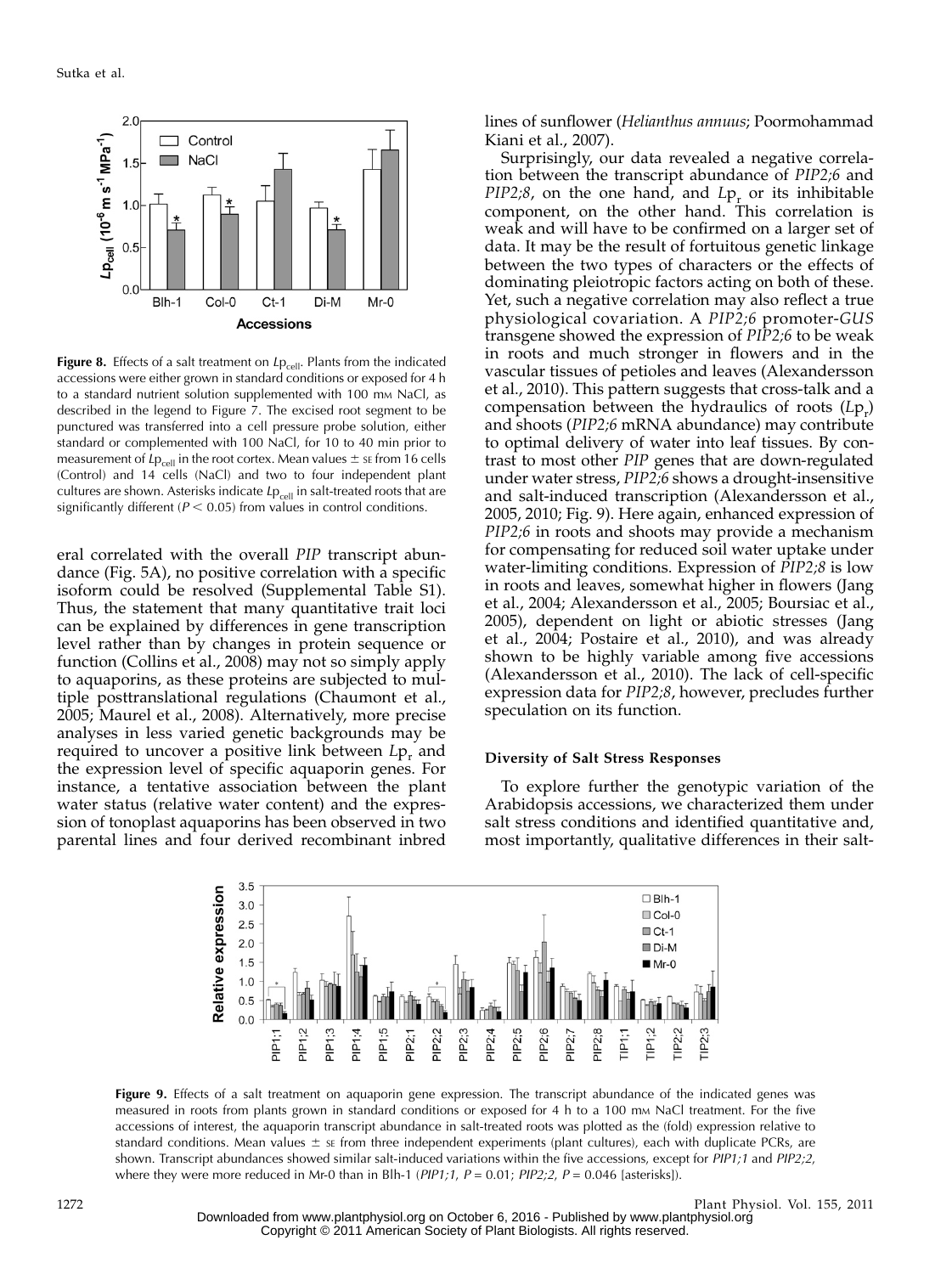induced regulations. Thus,  $L_{p_r}$  was down-regulated in all investigated accessions (Blh-1, Col-0, Ct-1, Di-M) except Mr-0. In this and the Ct-1 accession,  $L_{\text{Pcell}}$  was unresponsive to salt, whereas it was down-regulated in the three other accessions (Blh-1, Col-0, Di-M). Coordinated down-regulation of whole root and cell hydraulic conductivities is usually observed or expected in roots under stress (Steudle and Peterson, 1998; Steudle, 2000; Tournaire-Roux et al., 2003), but our results indicated that  $L_{\text{P}_{\text{r}}}$  and  $L_{\text{P}_{\text{cell}}}$  can vary independently. This observation is reminiscent of a study in grapevine, which showed that a droughtinduced decrease in  $L_{\text{P}_r}$  was accompanied by an increase in cortex  $L_{\text{Pcell}}$  in a Chardonnay but not in a Grenache cultivar (Vandeleur et al., 2009). In addition, certain species such as barley (Hordeum vulgare) and tobacco do not adjust their  $L_{\text{P}_r}$  in response to salt stress (Munns and Passioura, 1984; Tyerman et al., 1989). This behavior and that of Mr-0 possibility reflect an anisohydric strategy for sustained growth under moderate water stress (Vandeleur et al., 2009). Thus, our work indicates that the variation of root hydraulic responses to water stress conditions, which was previously observed in pair-wise intraspecific comparisons (Aroca et al., 2001; Yu et al., 2006; Vandeleur et al., 2009) or between species, can be observed intraspecifically in a single model species. The ecological significance of the observed variation is not clear, however, as the root hydraulic profiles of the accessions selected for this study cannot simply be linked to their geographical dispersion. In addition, we have poor knowledge of the actual salinity and water availability in the habitats of these accessions.

#### Molecular Physiology of Root Responses to Salt Stress

The distinct salt stress response profiles uncovered in the various accessions, however, point to differences in adaptive strategy. It is generally found that, under salt stress, a high root selectivity, that is, an efficient uptake of water without a passive salt influx, can be achieved through apoplastic suberin depositions, which specifically block ion diffusion (Steudle, 2000). This strategy may operate in Blh-1, Col-0, and Di-M, which had the most pronounced suberin deposition in the endodermis. In addition, a salt-induced reduction in  $L_{\text{P}_r}$  (and therefore reduced water uptake) is thought to prevent a passive drag of salt within root tissues (Maurel et al., 2010). With respect to the composite model of root water transport (Steudle and Peterson, 1998), it was somewhat surprising that the  $Lp_{cell}$  response of the cortex to salt was always of lesser amplitude than that of  $L_{p_{r}}$  To explain this apparent paradox, we propose that cell-to-cell water transport is maintained or even favored in the outer cell layers to create a specific path for water uptake. Interestingly, this response was most pronounced in Ct-1 and Mr-0, which had lesser endodermis suberization. Other anatomical specializations may also be involved in differential root responses to salt stress and will require

closer inspection. For instance, middle cortex formation is repressed by SCARECROW and gibberellin (Paquette and Benfey, 2005). Its regulation along the root, that is, during root maturation, or in response to endogenous or environmental factors may vary between accessions to differentially adjust root hydraulics under normal or stress conditions.

Because of its lack of hydraulic response to salt, Mr-0 appears to be an interesting reference accession to investigate the mechanisms of stress-induced  $L_{p_r}$ regulation. Whereas the genetic variation of stress responses is often associated with the differential expression of stress-responsive genes (Chen et al., 2005; Collins et al., 2008), our analyses did not reveal any major difference in salt-induced regulation of aquaporin gene expression between this and the other accessions. A global conservation of drought-induced PIP regulation patterns has also been reported by Alexandersson et al. (2010) in another set of five Arabidopsis accessions. Thus, some basic pathways for response to water stress seem to be conserved within the whole species. Yet, the five accessions characterized in this work showed very distinct functional profiles, confirming, as indicated above, the predominance of posttranscriptional mechanisms for aquaporin regulation under normal or stress conditions (Boursiac et al., 2005, 2008). We thus anticipate that Mr-0 may lack some changes in salt-induced aquaporin phosphorylation and trafficking.

# **CONCLUSION**

Comparative physiology of various plant species under standard or stress conditions indicates that many factors contribute to root hydraulics (Steudle and Peterson, 1998; Rieger and Litvin, 1999; Bramley et al., 2009). Here, we show that each of these factors displays quantitative variation among Arabidopsis natural accessions, which, therefore, are a rich source of genetic variation for dissecting root hydraulics.

As a model species, Arabidopsis has been instrumental for developing novel quantitative genetics approaches and cloning the corresponding quantitative trait genes (QTGs; Alonso-Blanco et al., 2009; Atwell et al., 2010). While several QTGs involved in mineral nutrition or other important agronomic traits have recently been characterized (Alonso-Blanco et al., 2009), the molecular mechanisms that underlie the variety of water relation responses is emerging (Ren et al., 2010). By describing a significant genetic variation of root hydraulics, this work fulfills a prerequisite for future quantitative genetics analyses of this trait. The next challenge will be to develop high-throughput phenotyping methods to characterize mapping populations and see whether the natural variation in root hydraulics is genetically tractable. In addition, it remains unclear whether aquaporin genes can represent large-effect QTGs. Master regulators of a large number of genes may represent more relevant targets of quan-

Plant Physiol. Vol. 155, 2011 1273

Downloaded from [www.plantphysiol.org](http://www.plantphysiol.org/) on October 6, 2016 - Published by [www.plantphysiol.org](http://www.plantphysiol.org) Copyright © 2011 American Society of Plant Biologists. All rights reserved.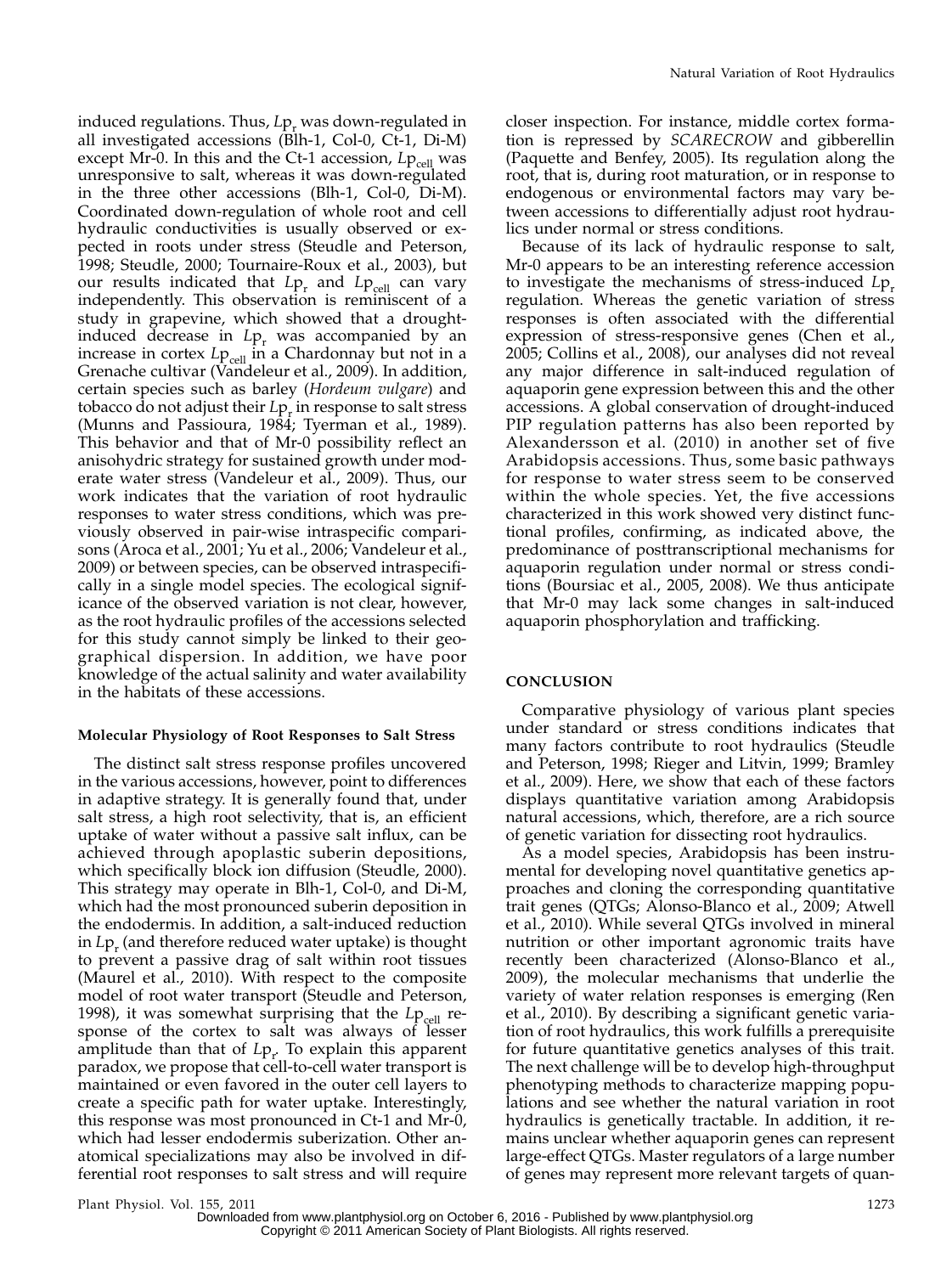titative genetics approaches. It is expected that signaling intermediates acting upstream of aquaporins and exerting powerful effects on overall tissue water relations can be identified by this approach.

#### MATERIALS AND METHODS

#### Plant Material and Culture Conditions

Seeds of natural accessions of Arabidopsis (Arabidopsis thaliana) were provided by the Department of Genetics and Plant Improvement, INRA, in Versailles, France (http://dbsgap.versailles.inra.fr/vnat/), except Ler seeds, which were supplied by the Nottingham Arabidopsis Stock Centre. In this study, we used the Nested Core Collection of eight accessions (Blh-1, Bur-0, Ct-1, Cvi-0, Ita-0, Jea, Oy-0, Sha [McKhann et al., 2004]; Versailles identification numbers 180AV, 172AV, 162AV, 166AV, 157AV, 25AV, 224AV, 236AV, respectively), two reference ecotypes (Col-0 [186AV] and Ler [NW20]), and three other accessions known for their typical response to water stress (An-1 [96AV], Mr-0 [148AV], and Di-M; Granier et al., 2006; M. Sutka and C. Maurel, unpublished observations). Seeds were surface sterilized and sown in clear polystyrene culture boxes ( $12 \times 12$  cm) on a standard culture medium [5 mm  $KNO<sub>3</sub>$ , 2 mm MgSO<sub>4</sub>, 1 mm Ca(NO<sub>3</sub>)<sub>2</sub>, 50 mm FeEDTA, microelements according to Murashige and Skoog (1962), 2.5 mm  $K_2HPO_4 + KH_2PO_4$ , 1 mm MES, 10 g L<sup>-1</sup> Suc, and 7 g L<sup>-1</sup> agar, pH 6.1, adjusted with KOH]. The boxes were kept for 2 d at  $4^{\circ}$ C, incubated vertically for 10 d at  $20^{\circ}$ C in the light, and seedlings were transplanted into hydroponic culture. Plants were mounted on a 35-  $\times$  35-  $\times$  0.6-cm polystyrene raft floating on a basin filled with 8 L of hydroponic culture medium [1.25 mm KNO $_{3}$ , 0.75 mm MgSO<sub>4</sub>, 1.5 mm  $Ca(NO<sub>3</sub>)<sub>2</sub>$ , 0.5 mm KH<sub>2</sub>PO<sub>4</sub>, 50 mm FeEDTA, 50 mm H<sub>3</sub>BO<sub>3</sub>, 12 mm MnSO<sub>4</sub>, 0.70 mm CuSO<sub>4</sub>, 1 mm ZnSO<sub>4</sub>, 0.24 mm MoO<sub>4</sub>Na<sub>2</sub>, and 100 mm Na<sub>2</sub>SiO<sub>3</sub>] and grown in a growth chamber at 70% relative humidity with cycles of 16 h of light (250  $\mu$ mol photons m<sup>-2</sup> s<sup>-1</sup>) and 8 h of dark at 20°C. Culture medium was replaced weekly. For water transport assays, plants were used 7 to 17 d after transfer in hydroponic culture.

#### Measurement of  $L_{\mathbf{P}_r}$  in a Pressurized Chamber

The root system of a freshly detopped Arabidopsis plant was inserted into a pressure chamber filled with hydroponic culture medium as described (Javot et al., 2003). The rate of pressure (P)-induced sap flow ( $J_v$ ) exuded from the hypocotyl section was determined by collecting the exuded sap into a graduated glass micropipette. In practice, excised roots were subjected to a pretreatment at 320 kPa for 15 min to attain equilibration, and  $J_v$  was measured successively at 240, 320, and 160 kPa for 5 min. After flow measurements, DW<sub>r</sub> was measured. An independent set of calibration experiments was necessary to determine a relationship between DW, and overall root surface area  $(S_r)$  calculated from measurements of the length and diameter of the root system. For these experiments, an excised root system was spread onto a clear polystyrene culture box  $(12 \times 12 \text{ cm})$  and scanned, and the total length was measured using image-analysis software (Optimas-Bioscan version 6.1). For diameter measurements, the same root system was observed with a microscope at  $10\times$  magnification, and images from approximately 100 roots were taken randomly. Diameters were measured using the Optimas-Bioscan software, and their frequency repartition in  $20$ - $\mu$ m classes was determined.  $S_r$  was integrated from total root length and diameter repartition. A linear relationship between  $DW_r$  and  $S_r$  was determined for each accession.

The hydrostatic water conductivity of an individual root system (Lp<sub>r</sub>, m s<sup>-1</sup>  $MPa^{-1}$ ) was calculated from the following equation using the  $J_v(P)$  relationship determined at three  $P$  values (see above):

$$
L\mathrm{p}_r = J_v/(S_r \times P)
$$

where  $S_r$  was deduced from a  $DW_r$  measurement on the same root system. Alternatively,  $L_{P_r}$  was derived, in the inhibition experiments described below, directly from  $J_v$  measurements at the reference value of  $P = 320$  kPa. We found that  $L_{P_r}$  values measured by the two methods varied on average by less than 8% and that similar accession rankings (Fig. 1) were obtained using either method.

Acid load and respiration inhibition experiments were performed essentially as described by Tournaire-Roux et al. (2003). Briefly, root systems were equilibrated in a standard solution [5 mm KNO<sub>3</sub>, 2 mm MgSO<sub>4</sub>, 1 mm Ca(NO<sub>3</sub>)<sub>2</sub>, and 10 mm MES, pH 6] supplemented with 20 mm KCl during 20 min at 320 kPa. Treatments were then applied by substituting the root bathing solution by the same solution but with either 20 mm KCl being substituted by 20 mm propionic acid (pH 6, with KOH) or the addition of 1 mm NaN<sub>3</sub>.  $J_v(P)$  was measured at 320 kPa during the 30 min following the treatment. For mercury inhibition experiments, roots were stabilized in the standard solution, and  $J_{\rm v}(P)$  was measured at 320 kPa prior to and 40 min after the addition of 50  $\mu$ M HgCl<sub>2</sub>. In all cases, the maximal percentage inhibition of  $J_v(P)$ , and therefore of  $L{\rm p}_{r}$  was deduced by fitting the kinetic curves with a negative exponential function. For salt stress experiments, plants were incubated during 4 h in a standard hydroponic culture medium supplemented or not by 100 mm NaCl and  $L_{P_r}$  was measured as described above but with P between 400 and 800 kPa (Boursiac et al., 2005).

#### Pressure Probe Measurements of  $Lp_{cell}$

Cell pressure probe measurements were performed essentially as described (Javot et al., 2003). Root segments were excised from plants incubated for 4 h in a standard culture medium supplemented or not with 100 mm NaCl. The segments were bathed in a measuring solution containing 10 mm KCl and 5 mM MES-KOH, pH 6.0, in the absence or presence of 100 mM NaCl, for 10 to 40 min until successful cell impalement with the pressure probe micropipette. The measurement of cell hydraulic parameters (half-time of water exchange  $[T_{1/2}]$ , cell volumetric elastic modulus [ $\varepsilon$ ], and stationary turgor pressure [ $P_{\varepsilon}$ ]) was then completed in less than 10 min. For each of the accessions, the mean diameter and length of cortical cells were measured independently on plants grown in standard conditions using an inverted microscope at a distance of 2.0 to 4.0 mm from the apex (see values in Supplemental Table S2). The Lp<sub>cell</sub> was calculated according to the following equation:

$$
L p_{cell} = \ln 2 \times V / [T_{1/2} \times A(\epsilon + \Pi_i)]
$$

where  $T_{1/2}$  and  $\varepsilon$  are as defined above and V and A are the cell volume and surface, respectively.  $\Pi_i$  is the intracellular osmotic pressure and was estimated from the sum of  $P_e$  and the external osmotic pressure  $(\Pi_e)$ . For each accession, cells were assumed to have the same mean dimensions under normal and salt stress conditions.

#### Root Histological Analyses

Freshly harvested roots were cut into pieces of 4 to 5 mm in length at a distance of 3 or 15 mm from the apex approximately. Root pieces were fixed in  $4\%$  (w/v) paraformaldehyde (in  $1\times$  phosphate-buffered saline) for 1 h under vacuum and then stored overnight in the same, fresh solution. Roots were then washed three times in  $1\times$  phosphate-buffered saline for 15 min. Samples were dehydrated through an ethanol series (v/v: 50%, 30 min; 70%, 30 and 60 min; 95%, 2 $\times$  30 min; 100%, 2 $\times$  1 h), conserved in 100% (v/v) butanol, and embedded in Technovit 7100 (Heraeus Kulzer) according to the manufacturer's instructions. Sections of 3 to 5  $\mu$ m were made with a Leitz Wetzlar rotary microtome and stained with  $0.5\%$  (w/v) toluidine blue for 1 min. For endodermis visualization, fresh roots were cut into pieces of 4 to 5 mm in length at a distance of 3 mm from the apex and incubated in 0.3% (w/v; in ethanol) Sudan IV (Carlo Erba Reagents) for 1 h. Root fragments were then rinsed in distilled water and finely chopped using a razor blade. The samples were mounted on slides in 75% ( $v/v$ ) glycerol and observed at  $40\times$  with an Olympus BX61 microscope.

#### Total RNA Isolation

One to 2 g of frozen roots was ground under liquid nitrogen, resuspended in 10 mL of homogenization buffer (4 M guanidine thiocyanate, 100 mM NaCl, 10 mm EDTA, 7 mm  $\beta$ -mercaptoethanol, 0.5% IGEPAL CA-630, and 25 mm Tris-Cl, pH 7.6), incubated for 5 min at 60 $^{\circ}$ C, and centrifuged at 10,000g for 10 min at 4C. The supernatant was extracted twice with phenol:chloroform:isoamyl alcohol (25:24:1,  $v/v/v$ ), once with chloroform:isoamyl alcohol (100:1,  $v/v$ ), and then precipitated with an equal volume of isopropanol in the presence of 0.3 <sup>M</sup> sodium acetate. The subsequent pellet was resuspended in 3 mL of diethylpyrocarbonate-treated water, cleared for insoluble materials, and precipitated again overnight at  $4^{\circ}$ C in the presence of 2 M LiCl and 0.5 mm MgCl<sub>2</sub>. Total RNA was recovered by centrifugation at  $10,000g$  for 30 min at  $4^{\circ}$ C, washed with 70% (v/v) ethanol twice, resuspended in diethylpyrocarbonate-

1274 Plant Physiol. Vol. 155, 2011 Downloaded from [www.plantphysiol.org](http://www.plantphysiol.org/) on October 6, 2016 - Published by [www.plantphysiol.org](http://www.plantphysiol.org) Copyright © 2011 American Society of Plant Biologists. All rights reserved.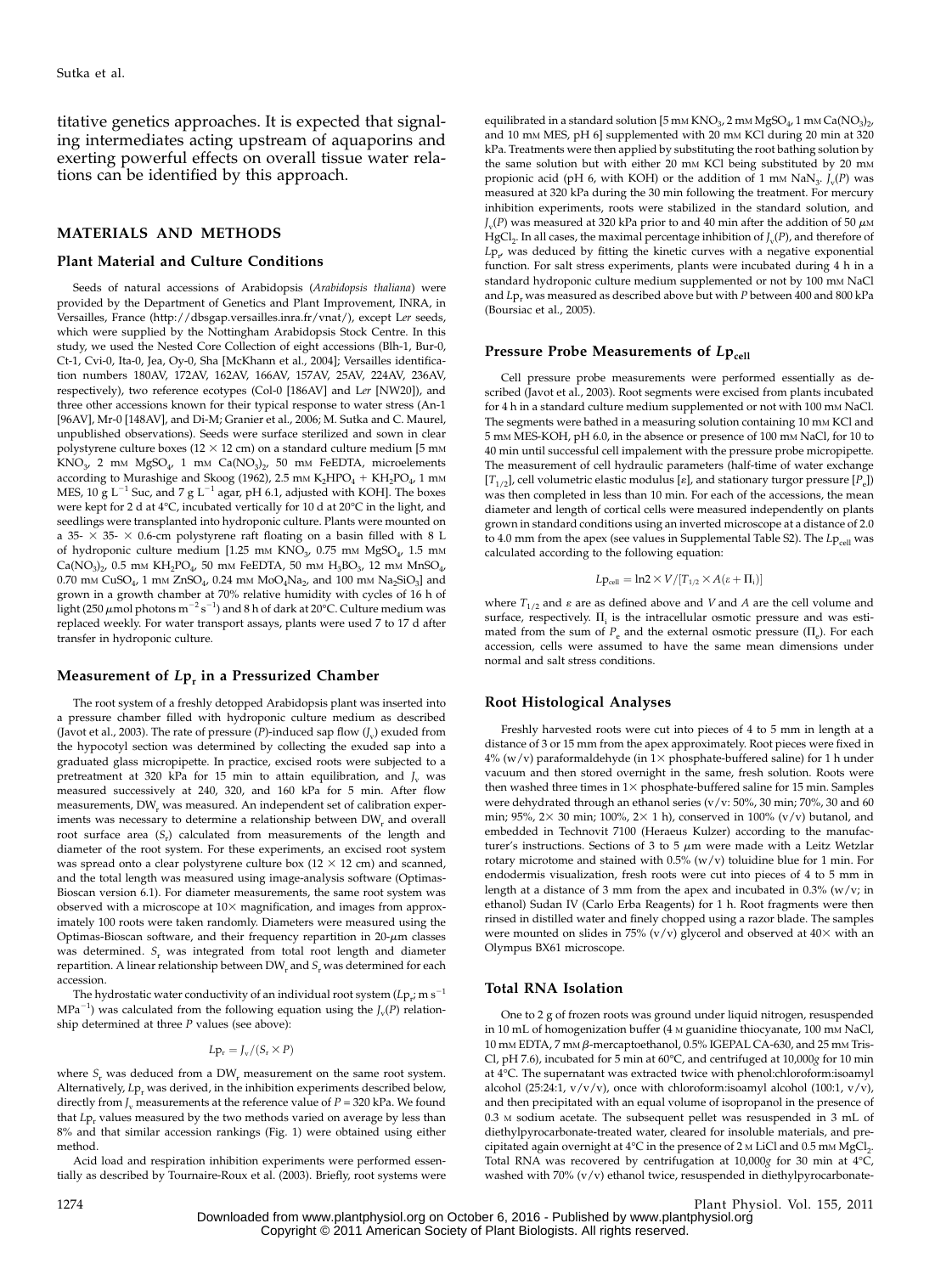treated water, quantified by optical density measurements at 260 nm, and stored at  $-80^{\circ}$ C until use.

### Real-Time RT-PCR

Transcript abundance was measured as described (Postaire et al., 2010). The sequences of primer pairs used for gene-specific amplification of the 13 PIP and four selected TIP genes are shown in Postaire et al. (2010) and in Supplemental Table S3, respectively. For each gene, cycle threshold values were determined in the 13 accessions of interest and relative quantification was made by the Delta cycle threshold method with correction for PCR efficiency and calibration with respect to expression in Col-0. The relative variation of transcript abundance  $(\sigma_{\rm RE})$  in the 13 accessions was calculated as the SD of normalized expression data divided by mean normalized expression data in the accession set. To find the most stable reference genes between accessions or after salt treatment, several reference genes (UBQ10 [At4g05320], TIP41-like [At4g34270], F-box family protein [At5g15710], ACT7 [At5g09810], EF-1-a [At5g60390], PP2A3 [At1g13320], SAND family protein [SFP; At2g28390]) were investigated and their expression stability was analyzed with geNORM version 3.4 software (Vandesompele et al., 2002). TIP41-like,  $PP2A3$ , and SFP, on the one hand, and  $EF-1-\alpha$ ,  $PP2A3$ , and SFP, on the other hand, were selected as the most stable genes among the 13 Arabidopsis accessions or between control and salt stress conditions, respectively. These genes were used for subsequent data normalization in the two types of experiments. Because of such normalization, the transcript abundance in Col-0 may vary slightly from 1.

#### Statistical Analyses

Unless otherwise stated, all statistical analyses were conducted using Statistica software. Variations among accessions of mean physiological parameters were examined using one-way ANOVA. When a significant effect was detected ( $P < 0.05$ ), posthoc multiple comparisons were run using a Tukey test on the same set of data to identify which genotypes were statistically different ( $P < 0.05$ ). The effects of salt on water transport were assessed using an unpaired Student's t test. The effects of the genotype on the expression level of PIP genes under control conditions (Fig. 4; Supplemental Fig. S3) or their relative induction under salt stress (Fig. 9) were tested using a Kruskal-Wallis ANOVA.  $P < 0.05$  was regarded as statistically significant. For statistical multivariate analysis, PCA was performed using normalized and autoscaled data. Multiple correlation analyses among accession means were performed using Pearson linear correlation matrices, and correlations significant at  $P < 0.05$  were identified.

#### Supplemental Data

The following materials are available in the online version of this article.

- Supplemental Figure S1. Relationship among the 13 accessions between  $L_{P_r}$  and its relative inhibition by mercury, propionic acid, and azide.
- Supplemental Figure S2. Absolute inhibition and residual values of  $L_{p_r}$ after exposure of roots to mercury-, propionic acid-, or azide-inhibiting treatments.
- Supplemental Figure S3. Relative transcript abundance of PIPs in 13 accessions.
- Supplemental Table S1. Correlation analysis of PIP transcript abundance versus Lp<sub>r</sub>
- Supplemental Table S2. Water relation and morphological parameters of root cortical cells under control and salt stress conditions.
- Supplemental Table S3. Sequences of TIP-specific primer pairs used for real-time RT-PCR amplification.

# ACKNOWLEDGMENTS

We thank Colette Tournaire-Roux for advice in real-time RT-PCR, Doan-Trung Doan for help in histological analyses, and Maarten Chrispeels for careful reading and editing of the manuscript.

Received July 21, 2010; accepted January 4, 2011; published January 6, 2011.

### LITERATURE CITED

- Ache P, Bauer H, Kollist H, Al-Rasheid KA, Lautner S, Hartung W, Hedrich R (2010) Stomatal action directly feeds back on leaf turgor: new insights into the regulation of the plant water status from non-invasive pressure probe measurements. Plant J 62: 1072–1082
- Alexandersson E, Danielson JA, Råde J, Moparthi VK, Fontes M, Kjellbom P, Johanson U (2010) Transcriptional regulation of aquaporins in accessions of Arabidopsis in response to drought stress. Plant J 61: 650–660
- Alexandersson E, Fraysse L, Sjövall-Larsen S, Gustavsson S, Fellert M, Karlsson M, Johanson U, Kjellbom P (2005) Whole gene family expression and drought stress regulation of aquaporins. Plant Mol Biol 59: 469–484
- Alonso-Blanco C, Aarts MG, Bentsink L, Keurentjes JJ, Reymond M, Vreugdenhil D, Koornneef M (2009) What has natural variation taught us about plant development, physiology, and adaptation? Plant Cell 21: 1877–1896
- Aroca R, Tognoni F, Irigoyen JJ, Sanchez-Diaz M, Pardossi A (2001) Different root low temperature response to two maize genotypes differing in chilling sensitivity. Plant Physiol Biochem 39: 1067–1073
- Atwell S, Huang YS, Vilhjálmsson BJ, Willems G, Horton M, Li Y, Meng D, Platt A, Tarone AM, Hu TT, et al (2010) Genome-wide association study of 107 phenotypes in Arabidopsis thaliana inbred lines. Nature 465: 627–631
- Baum SF, Dubrovsky JG, Rost T (2002) Apical organization and maturation of the cortex and vascular cylinder in Arabidopsis thaliana (Brassicaceae) roots. Am J Bot 89: 908–920
- Baxter I, Hosmani PS, Rus A, Lahner B, Borevitz JO, Muthukumar B, Mickelbart MV, Schreiber L, Franke RB, Salt DE (2009) Root suberin forms an extracellular barrier that affects water relations and mineral nutrition in Arabidopsis. PLoS Genet 5: e1000492
- Bouchabke O, Chang F, Simon M, Voisin R, Pelletier G, Durand-Tardif M (2008) Natural variation in Arabidopsis thaliana as a tool for highlighting differential drought responses. PLoS One 3: e1705
- Boursiac Y, Boudet J, Postaire O, Luu DT, Tournaire-Roux C, Maurel C (2008) Stimulus-induced downregulation of root water transport involves reactive oxygen species-activated cell signalling and plasma membrane intrinsic protein internalization. Plant J 56: 207–218
- Boursiac Y, Chen S, Luu D-T, Sorieul M, van den Dries N, Maurel C (2005) Early effects of salinity on water transport in Arabidopsis roots: Molecular and cellular features of aquaporin expression. Plant Physiol 139: 790–805
- Bramley H, Turner NC, Turner DW, Tyerman SD (2009) Roles of morphology, anatomy, and aquaporins in determining contrasting hydraulic behavior of roots. Plant Physiol 150: 348–364
- Chaumont F, Moshelion M, Daniels MJ (2005) Regulation of plant aquaporin activity. Biol Cell 97: 749–764
- Chen WJ, Chang SH, Hudson ME, Kwan WK, Li J, Estes B, Knoll D, Shi L, Zhu T (2005) Contribution of transcriptional regulation to natural variations in Arabidopsis. Genome Biol 6: R32
- Christmann A, Weiler EW, Steudle E, Grill E (2007) A hydraulic signal in root-to-shoot signalling of water shortage. Plant J 52: 167–174
- Collins NC, Tardieu F, Tuberosa R (2008) Quantitative trait loci and crop performance under abiotic stress: where do we stand? Plant Physiol 147: 469–486
- Daniels MJ, Chaumont F, Mirkov TE, Chrispeels MJ (1996) Characterization of a new vacuolar membrane aquaporin sensitive to mercury at a unique site. Plant Cell 8: 587–599
- del Martínez-Ballesta MC, Silva C, López-Berenguer C, Cabañero FJ, Carvajal M (2006) Plant aquaporins: new perspectives on water and nutrient uptake in saline environment. Plant Biol (Stuttg) 8: 535–546
- Granier C, Aguirrezabal L, Chenu K, Cookson SJ, Dauzat M, Hamard P, Thioux JJ, Rolland G, Bouchier-Combaud S, Lebaudy A, et al (2006) PHENOPSIS, an automated platform for reproducible phenotyping of plant responses to soil water deficit in Arabidopsis thaliana permitted the identification of an accession with low sensitivity to soil water deficit. New Phytol 169: 623–635
- Henzler T, Waterhouse RN, Smyth AJ, Carvajal M, Cooke DT, Schaffner AR, Steudle E, Clarkson DT (1999) Diurnal variations in hydraulic conductivity and root pressure can be correlated with the expression of putative aquaporins in the roots of Lotus japonicus. Planta 210: 50–60
- Hirano Y, Okimoto N, Kadohira I, Suematsu M, Yasuoka K, Yasui M

Plant Physiol. Vol. 155, 2011 1275 Downloaded from [www.plantphysiol.org](http://www.plantphysiol.org/) on October 6, 2016 - Published by [www.plantphysiol.org](http://www.plantphysiol.org) Copyright © 2011 American Society of Plant Biologists. All rights reserved.